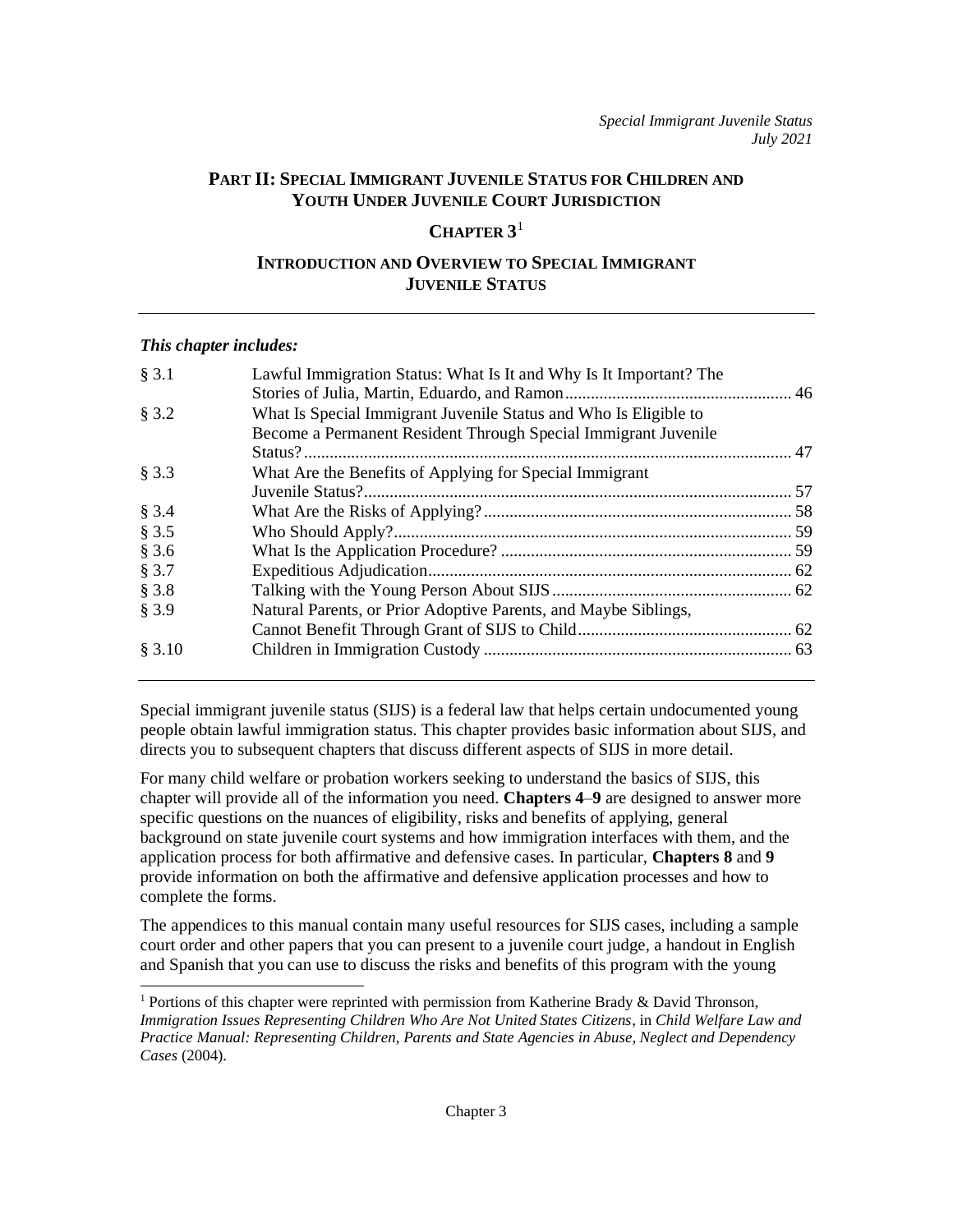person, a copy of the law, regulations, U.S. Citizenship and Immigration Services (USCIS) policy guidance,<sup>2</sup> and sample completed copies of application forms. See **Appendices**. Note that it is easy to obtain the immigration forms you will need for the application for SIJS from the USCIS website at https://www.uscis.gov. See instructions in **Chapter 8**.

## **§ 3.1 Lawful Immigration Status: What Is It and Why Is It Important? The Stories of Julia, Martin, Eduardo, and Ramon**

*SIJS permits undocumented children who have come under the jurisdiction of a juvenile court and meet other requirements to become lawful permanent residents.*

**Examples: The stories of Julia, Martin, Eduardo, and Ramon.** When "Julia" was fourteen years old, she became a dependent of a juvenile court due to her parents' abuse. The court terminated her father's parental rights and provided reunification services to Julia's mother. Her mother eventually successfully completed services and reunified with Julia (in other words, Julia was formally returned to her mother's custody). Julia recovered from her abuse and adjusted well to life. She got good grades and was accepted to a state university.

However, just before Julia's eighteenth birthday and before completion of reunification, the county social workers discovered that she had been born in Mexico and did not have immigration status in the United States. Although Julia spoke English perfectly and seemed very "American," she was an undocumented immigrant. Because of this, it looked like everything Julia had worked for would be destroyed. As an undocumented person, at that time Julia was not eligible to pay instate tuition and so could not afford college. Further, she could not work legally, and so faced a future of being exploited in the underground economy or working with fake papers and hoping she would not be discovered. Finally, if immigration officials ever located her, they could deport her back to Mexico, where she had no one.

Luckily, one of her social workers had heard of SIJS. Although right before Julia's eighteenth birthday was a late date to apply and she was in reunification services with her mother, county social workers and local immigration attorneys working together were able to successfully complete the SIJS application process before Julia's dependency case was terminated, based on a claim of abuse by her father. Julia became a lawful permanent resident through SIJS. The end of the story is that the real "Julia" went on to a successful college career, became an accountant, and has made a great life for herself!

"Martin" was placed in juvenile delinquency proceedings when he was arrested after a school fight. The juvenile court ordered him placed home on probation, with a probation officer having regular check-ins with Martin. However, the probation department realized that there was an

[https://www.uscis.gov/sites/default/files/USCIS/Laws/Memoranda/2015/2015-0624\\_Perez-](https://www.uscis.gov/sites/default/files/USCIS/Laws/Memoranda/2015/2015-0624_Perez-Olano_Settlement_Agreement_PM_Effective.pdf)[Olano\\_Settlement\\_Agreement\\_PM\\_Effective.pdf.](https://www.uscis.gov/sites/default/files/USCIS/Laws/Memoranda/2015/2015-0624_Perez-Olano_Settlement_Agreement_PM_Effective.pdf) However, we continue to include the prior policy memoranda on SIJS in Appendix D of this manual for their historical import.

<sup>&</sup>lt;sup>2</sup> On October 26, 2016, USCIS updated sections of its Policy Manual (USCIS-PM), available online at [https://www.uscis.gov/policymanual/HTML/PolicyManual.html,](https://www.uscis.gov/policymanual/HTML/PolicyManual.html) on SIJS and SIJS-based adjustment of status (*see* Volume 6, Part J for information on SIJS and Volume 7, Part F, Chapter 7 for information on SIJS-based adjustment of status). Per USCIS, this guidance supersedes all prior policy memoranda except for USCIS, *Policy Memorandum: Updated Implementation of the Special Immigrant Juvenile* Perez-Olano *Settlement Agreement* (Jun. 25, 2015),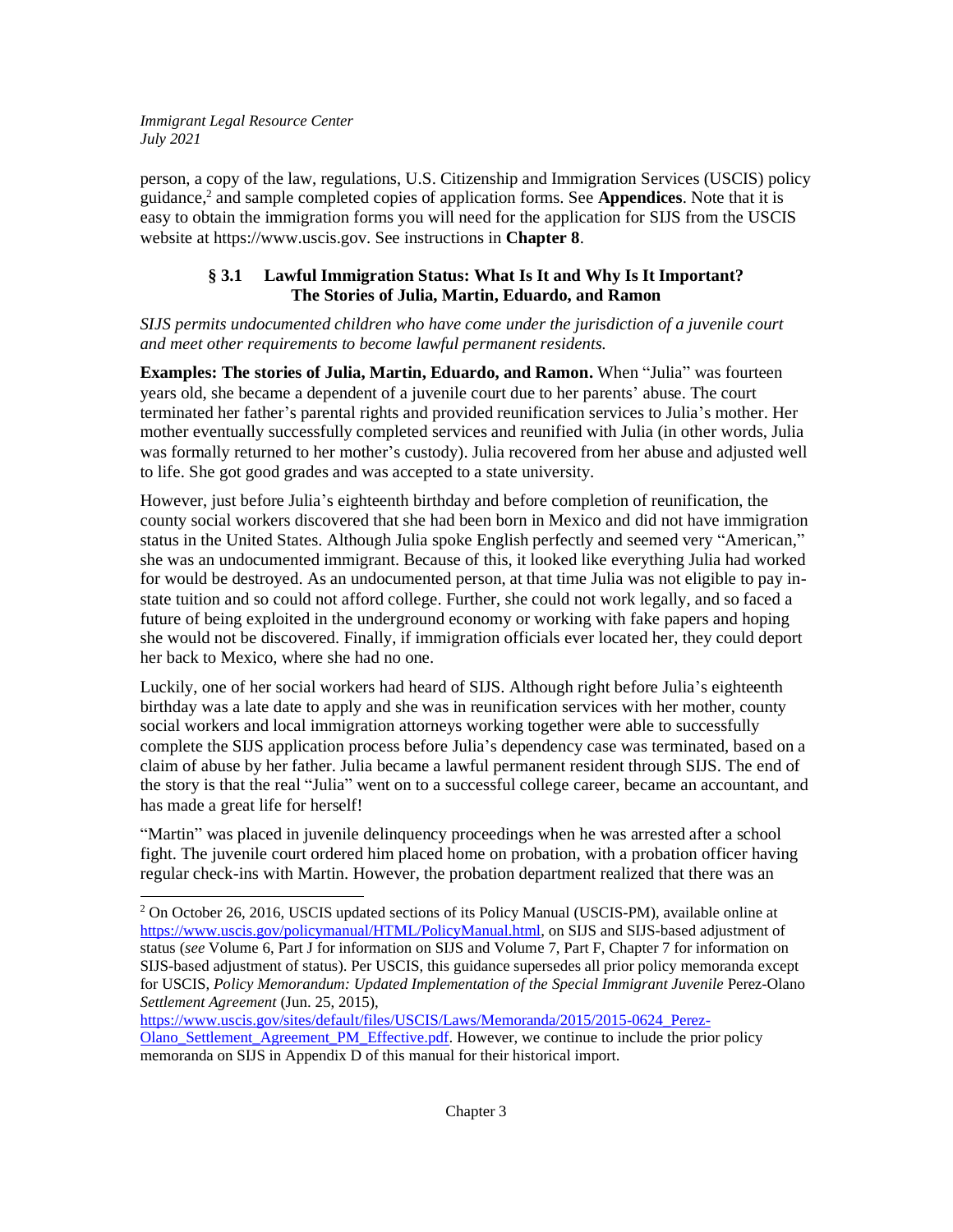issue with Martin's immigration status. Martin's public defender had heard of SIJS and, after learning that Martin's father had abandoned his family many years ago and had never provided support for Martin, realized that Martin might be eligible. Martin's public defender successfully requested that the juvenile court make the findings necessary to allow Martin to apply for SIJS. Martin is now a lawful permanent resident, which has contributed greatly to his rehabilitation by allowing him to plan for future education and employment.

"Eduardo" came to the United States at the age of sixteen, traveling with a guide, or "*coyote*." He was apprehended at the border, designated as "unaccompanied," and placed in an Office of Refugee Resettlement (ORR) immigration detention facility in Harlingen, Texas.<sup>3</sup> Eduardo was sent to the United States by his abusive father who wanted Eduardo to find work and send money home to the family. Eduardo had no plan for where he would live or how he would find work. He was later released from ORR custody to a maternal aunt who resides in San Jose, California. A local immigration non-profit in San Jose identified Eduardo as being SIJS-eligible based on the extreme physical and emotional abuse he suffered from his father, and his mother's failure to protect him. Eduardo also needed an adult guardian in the United States since he was sixteen years old and residing in the United States without a parent. Eduardo's attorney helped him file a petition in probate (guardianship) court to have his maternal aunt appointed to be his guardian, and also to request that the court make the eligibility findings for SIJS. After a successful guardianship petition and a positive outcome from his SIJS petition with USCIS, Eduardo is safely residing in his aunt's care and well on his way to becoming a lawful permanent resident.

After being assaulted and harassed by gang members in his neighborhood for months, "Ramon" fled Guatemala at the age of fourteen to reunite with his mother in Los Angeles, California. Ramon's father had physically abused both his mother and Ramon when he was a child. After his mother escaped to the United States, Ramon lived with his maternal grandparents. His father visited infrequently, usually while intoxicated, and never provided Ramon with emotional or financial support. Ramon had not seen his mother since he was five years old but successfully reunited with her after being apprehended by the border patrol and placed in ORR detention. Ramon's mother would like to request sole legal and physical custody of Ramon to protect him from any future abuse by his father. If a family court grants Ramon's mother's custody petition and also makes the eligibility findings for SIJS, Ramon will be eligible to petition for SIJS.

## **§ 3.2 What Is Special Immigrant Juvenile Status and Who Is Eligible to Become a Permanent Resident Through Special Immigrant Juvenile Status?**

Special immigrant juvenile status (SIJS) is a federal law that assists certain undocumented children in obtaining lawful permanent residency. The statutory basis for SIJS can be found in the Immigration and Nationality Act (INA) at § 203(b)(4), which allocates a percentage of immigrant visas to individuals considered "special immigrants," and  $\S 101(a)(27)(J)$ , which defines special immigrant juveniles.<sup>4</sup> The William Wilberforce Trafficking Victims Protection Reauthorization Act (TVPRA) of 2008, enacted on December 23, 2008, clarified and expanded the definition of a

 $3$  ORR is the federal agency responsible for detaining children who are apprehended by immigration officials and classified as "unaccompanied." For further information, *see* **Chapter 18**.

<sup>&</sup>lt;sup>4</sup> INA § 101(a)(27)(J); 8 U.S.C. § 1101(a)(27)(J) was added by § 153 of the Immigration Act of 1990 and amended most recently by the TVPRA in 2008.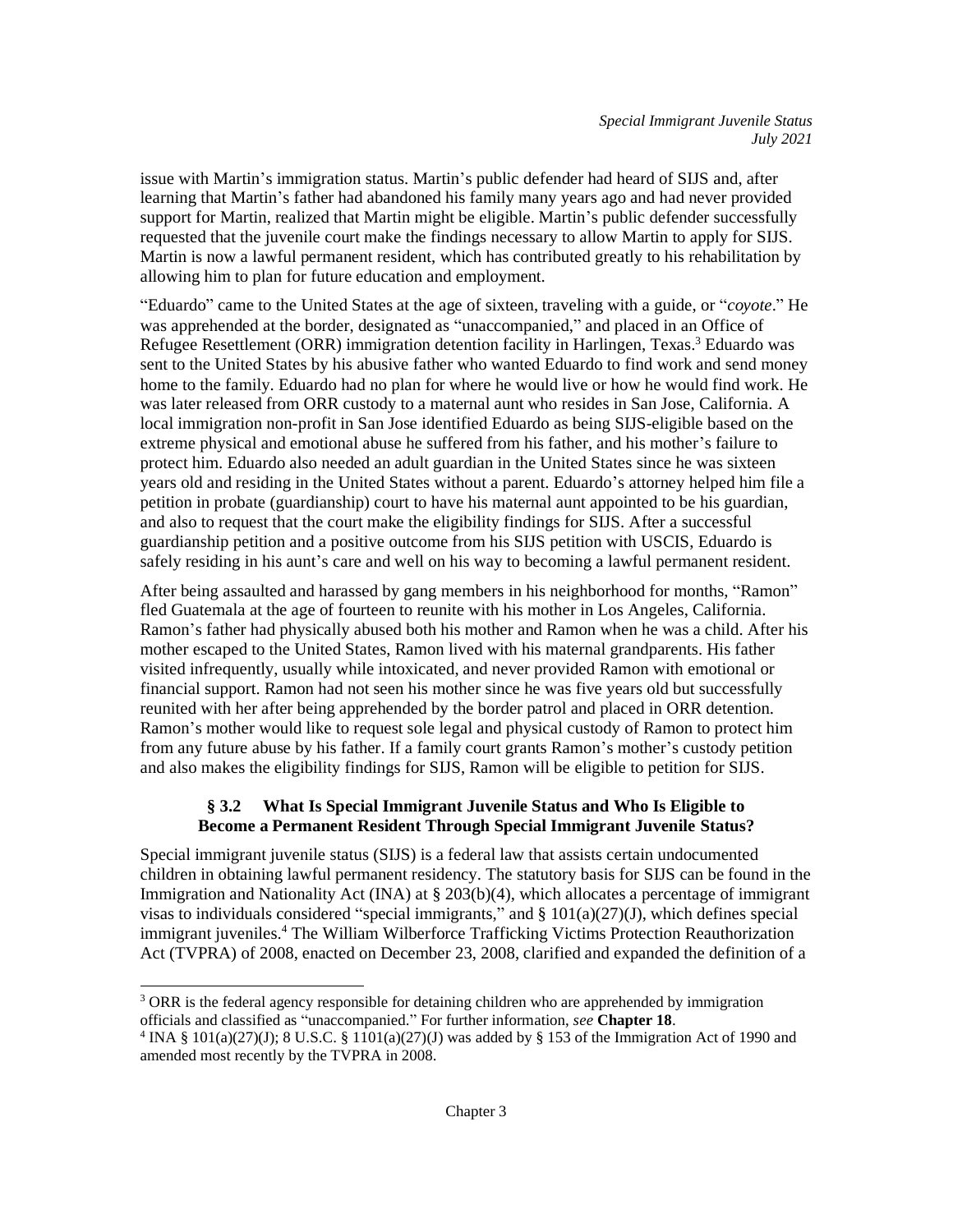special immigrant juvenile and supersedes the previous statutory definition. Before the TVPRA was enacted, federal regulations implementing the SIJS statute were promulgated and can be found at 8 CFR § 204.11. These regulations implement a previous version of the federal statute and have not been updated following the TVPRA's significant changes to the SIJS definition. In 2011, updated regulations were proposed and public comment was received.<sup>5</sup> The public comment period was reopened in  $2019<sup>6</sup>$  However, at the time of this writing, revised regulations have not been finalized. The portions of the regulations that conflict with the TVPRA are superseded by the statute. Those that do not conflict with the statute remain in effect.

In the absence of updated regulations; USCIS, the agency that adjudicates applications for immigration benefits, including SIJS; issued SIJS-related portions of its Policy Manual on October 26, 2016.<sup>7</sup> This guidance, contained in Volumes 6 and 7 of the USCIS Policy Manual is more comprehensive than any prior guidance issued by USCIS on SIJS, and is crucial reading for anyone representing young people applying for SIJS. However, the Policy Manual also contains guidance that in some places conflicts with or goes beyond the statutory or regulatory requirements for SIJS.<sup>8</sup> Because of this, it is important to read it in conjunction with the statute and regulations and know which of the Policy Manual's requirements may be "*ultra vires*," or beyond what the law allows USCIS to require.

Under the current law, young people 1) who are declared dependent upon a juvenile court *or* committed to the custody of agencies or departments of a state *or* to court-appointed individuals or entities, 2) whose "reunification with [one] or both of the immigrant's parents is not viable due to abuse, neglect, abandonment, or a similar basis found under State law," and 3) whose return to their country of nationality or last habitual residence is not in their best interest, may be able to obtain SIJS and, based on that, apply for lawful permanent residency (a green card).<sup>9</sup> To do this, they must submit two different applications and meet two sets of requirements:

- 1. They must apply for **special immigrant juvenile status**, and
- 2. Based on the special immigrant juvenile petition, they also must **apply for lawful permanent residency** (a green card). In immigration terminology, applying for permanent residency inside the United States is called applying for **adjustment of status** to that of a lawful permanent resident.

The two applications can be filed at the same time in an affirmative application. Sometimes, however, individuals granted SIJS must wait to apply for permanent residency, because visas for special immigrant juveniles are subject to an annual quota. This quota is based on the visa category from which SIJS visas are granted – the employment based fourth preference category  $(EB-4)^{10}$  - and the applicant's country of origin. Since 2016, the EB-4 category has been

<sup>5</sup> 76 Fed. Reg. 54,978 (Sept. 6, 2011).

<sup>6</sup> 84 Fed. Reg. 55,250 (Oct. 16, 2019).

<sup>7</sup> 6 USCIS-PM J, 7 USCIS-PM F.7.

<sup>&</sup>lt;sup>8</sup> USCIS interprets its consent function pursuant to INA  $\S$  101(a)(27)(J)(iii) to allow it to impose these additional requirements not found in the regulations or statute. See e.g., 6 USCIS-PM J.3(A)(3) (requiring that the juvenile court order include a statement of the factual basis behind the state juvenile court order).  $9$  INA § 101(a)(27)(J).

<sup>&</sup>lt;sup>10</sup> See Chapter 5 for more on SIJS-based adjustment of status.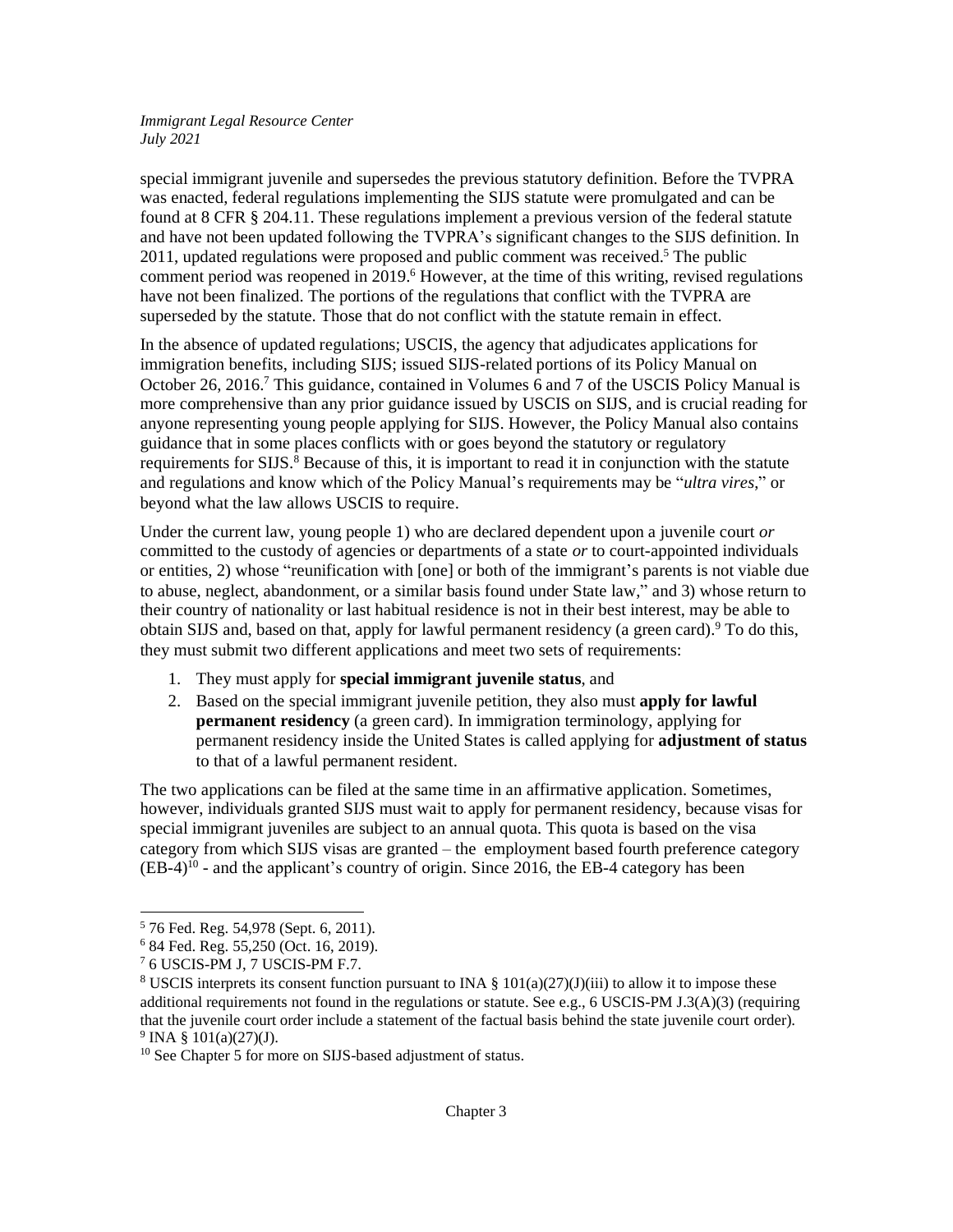oversubscribed for immigrants from El Salvador, Guatemala, Honduras, and Mexico.<sup>11</sup> This means that sometimes special immigrant juveniles from these countries must wait until a visa becomes available before they can submit their application for adjustment of status. In a defensive application (one in which the child is in removal (deportation) proceedings), the SIJS petition is submitted first, and the adjustment of status application is submitted later.

# **A. Petition for special immigrant juvenile status (SIJS)**

The federal statute (law) provides that an applicant must meet the following criteria to qualify for  $S<sub>II</sub>S<sub>12</sub>$ 

# *1. Juvenile court proceedings*

The applicant must be a dependent of the juvenile court *or* the court must have legally committed the child to, or placed them under the custody of, an agency or department of a state, *or* an individual or entity appointed by a state or juvenile court. A juvenile court is defined as any "court located in the United States having jurisdiction under State law to make judicial determinations about the custody and care of juveniles." <sup>13</sup> The name of the court is not determinant; rather the role of the court is what matters for purposes of SIJS eligibility. The broad definition of juvenile court and the jurisdiction it may have under federal law includes young people in dependency (child welfare), guardianship, family court/custody, as well as delinquency (alleged violations of the law by youth) proceedings. It also includes children who enter into dependency or are committed to the custody of individuals and are later adopted.

# **Examples:**

- **Dependency:** Samy is a dependent of a juvenile court and placed in foster care due to neglect by his parents. Following his parents' failure to comply with reunification services, Samy's parents' parental rights are terminated. Samy is eligible for SIJS.
- **Guardianship:** Miguel is living with a paternal uncle in New York after fleeing gang violence and parental abuse and neglect in his home country of Honduras. A state court appointed Miguel's uncle to be his guardian, and also found that reunification with Miguel's parents was not possible due to physical abuse and neglect and that it is not in his best interest to return to Honduras. Miguel is eligible for SIJS.
- **Delinquency:** Erika was brought to the United States at the age of two. As a teenager, she gets arrested for shoplifting, is charged in delinquency court, and committed to the care, custody, and control of the probation department. She is ordered home on probation and resides with her father. Her mother struggled with substance abuse and abandoned the family when Erika was seven years old. An advocate can argue that Erika is eligible

<sup>&</sup>lt;sup>11</sup> India has been oversubscribed at times too.

<sup>&</sup>lt;sup>12</sup> See INA § 101(a)(27)(J).

<sup>&</sup>lt;sup>13</sup> See 8 CFR § 204.11(a). USCIS interprets this definition of juvenile court to also include courts that make judicial determinations about dependency. *See* 6-USCIS-PM J.2(C), FN 5 ("Consistent with the district court's decision in *R.F.M., et al. v. Nielsen*, 365 F.Supp.3d 350 (S.D.N.Y. Mar. 15, 2019) and [INA](https://uscode.house.gov/view.xhtml?req=granuleid:USC-prelim-title8-section1101&num=0&edition=prelim)   $101(a)(27)(J)(i)$ , USCIS interprets the definition of juvenile court at  $8 \text{ CFR } 204.11(a)$  to mean a court located in the United States having jurisdiction under state law to make judicial determinations about the dependency or custody and care of juveniles (or both).").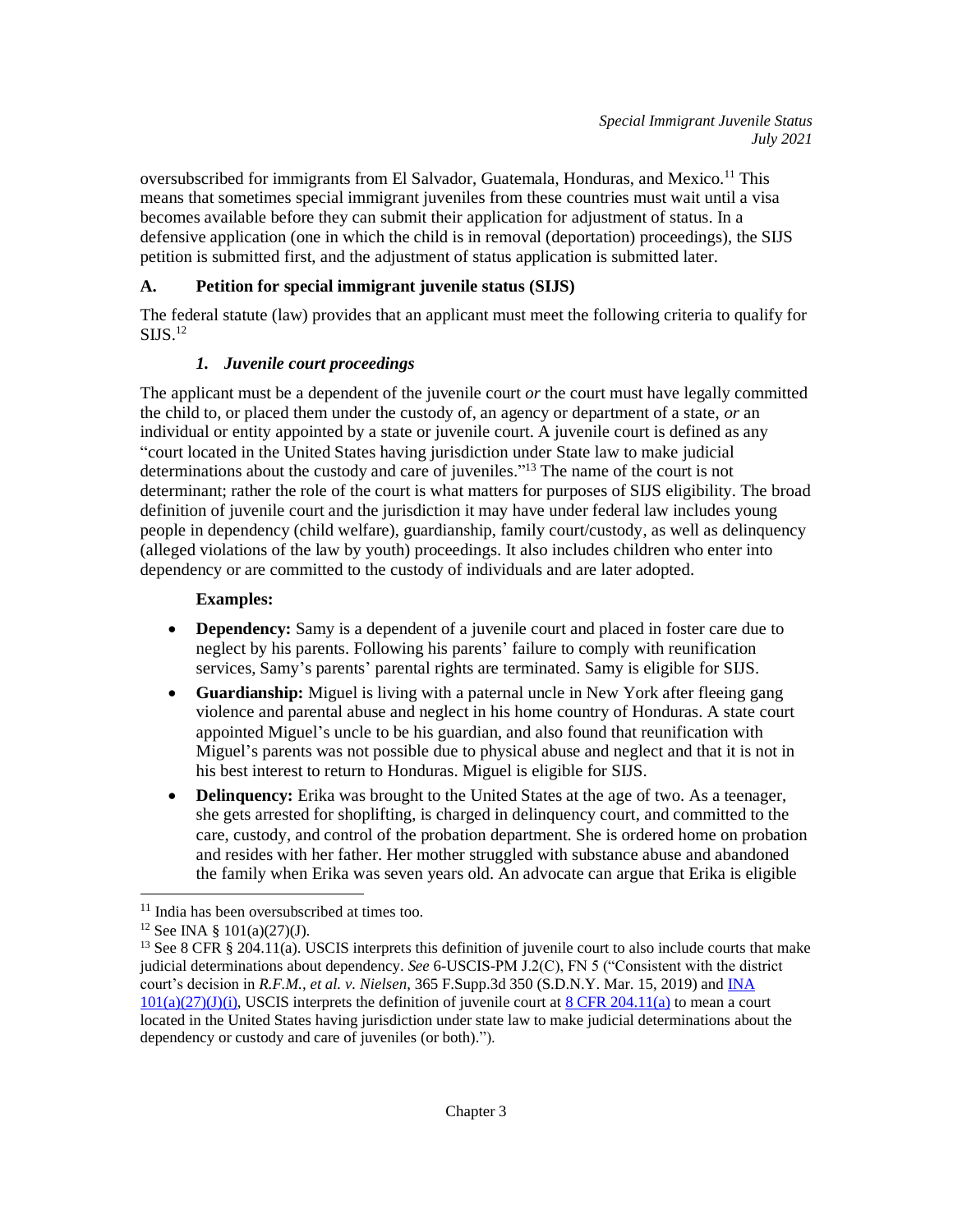for SIJS based on her mother's neglect and abandonment and the fact that it would not be in Erika's best interest to be returned to her home country of Mexico, where she has no one to provide care for her and where she has no other support system.

• **Family/custody:** Rosa is residing safely with her mother in Los Angeles after fleeing Guatemala. In Guatemala, her father had abused her when she was young, and then abandoned the family. Rosa's mother seeks legal and physical custody of her in a family court in Los Angeles so that she can have full custodial rights and protect her daughter from any further harm. If the family court also finds that reunification with Rosa's father is not viable due to abuse and abandonment and that it is not in Rosa's best interest to return to Guatemala, she will then be eligible to apply for SIJS.

All four of these children may be eligible for SIJS if they can meet all the other requirements.

For further discussion of dependency, delinquency, guardianship, custody, and adoption and their intersection with SIJS, see **Chapter 4**. For general background on these systems, see **Chapter 7**.

### *2. The juvenile court must find that reunification with one or both parents is not viable*

For the child to qualify for SIJS, a judge must issue an order finding that *the child's reunification with one or both parents is not viable* due to abuse, neglect, abandonment, or a similar basis under state law.<sup>14</sup>

A finding for SIJS purposes that reunification is not viable does not require formal termination of parental rights or a determination that reunification will never be possible. While short separations from parents likely would not qualify, the possibility of future reunification need not deter a finding that reunification presently is not viable as long as there is a significant separation.<sup>15</sup> Likewise, under many states' family laws, sporadic or insignificant contact with a parent does not necessarily mean that reunification is viable.<sup>16</sup>

As the above examples of Erika and Rosa demonstrate, the "one or both parents" language, which was added by the 2008 TVPRA, means that the child need not be separated from both parents to be eligible for SIJS. In other words, the statute provides SIJS eligibility on the basis of the nonviability of reunification with one parent due to abuse, neglect, or abandonment, even while the child remains in the care of the other parent or while the court is actively trying to reunite the child with the other parent. Advocates should be aware, however, that the parent with whom the child remains or with whom they eventually reunify will not be eligible for legal status through the child at any point in the future, even after the child becomes a U.S. citizen.<sup>17</sup> There is very

<sup>14</sup> INA § 101(a)(27)(J); *see also* Manoj Govindaiah, Deborah Lee, Angela Morrison & David Thronson, *Update on Legal Relief Options for Unaccompanied Children Following the Enactment of the William Wilberforce Trafficking Victims Protection Reauthorization Act of 2008*, at 3–4, [available](http://www.aila.org/) at

<https://www.aila.org/> as AILA Doc. No. 09021830 (Feb. 19, 2009) [hereinafter *TVPRA Practice Advisory*]. <sup>15</sup> The USCIS Policy Manual (USCIS-PM) states that lack of viable reunification generally means the child cannot reunify with their parent(s) for the duration of the juvenile court jurisdiction, until the child ages out. *See* 6 USCIS-PM J.2(C)(2).

<sup>&</sup>lt;sup>16</sup> *See, e.g.*, Cal. Fam. Code § 7822(b) ("If the parent or parents have made only token efforts to support or communicate with the child, the court may declare the child abandoned by the parent or parents"). <sup>17</sup> *See* INA § 101(a)(27)(J)(iii)(II).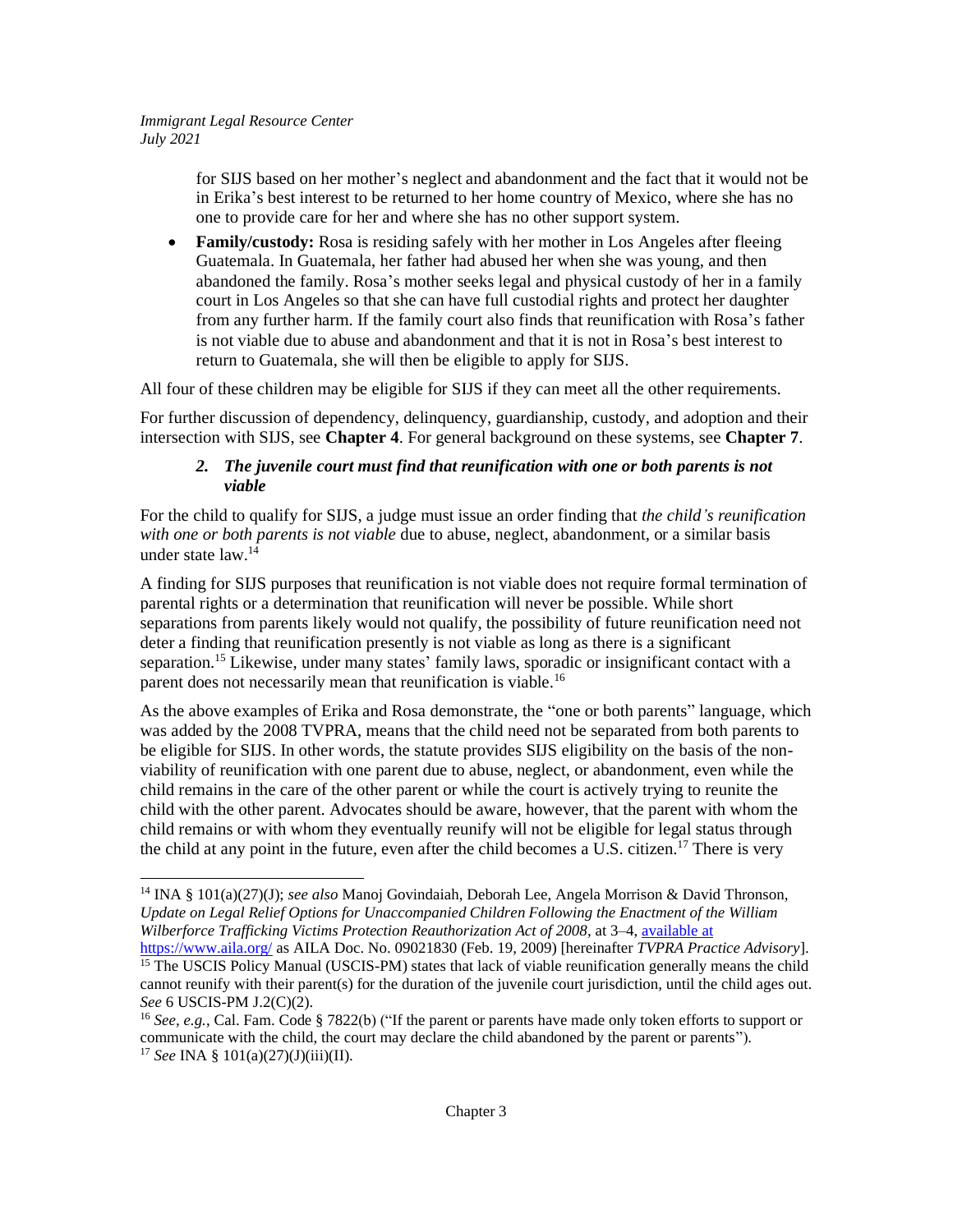little legislative history on the meaning of this language and there has been some resistance from state courts to grant these "one-parent" SIJS claims. However, the plain language of the statute, various state court decisions, and the USCIS Policy Manual guidance on SIJS explicitly recognize that children can be eligible for SIJS based on their inability to reunify with only one parent.<sup>18</sup> See **Chapter 4** for further discussion of "one-parent" SIJS cases.

**NOTE: Expansion of the scope of SIJS beyond foster care.** Advocates should note that the former SIJS statute required an applicant to have been "deemed eligible for long-term foster care" by the court, which in turn was interpreted to require that family reunification *with both parents* must no longer be a viable option. The TVPRA eliminated this requirement, which had been a source of confusion for both juvenile courts and USCIS, especially because the outdated regulations still refer to it. In essence, the TVPRA clarified the terminology in the statute and made clear that the child need not be in actual state foster care to be SIJS-eligible.<sup>19</sup>

**Example:** Sara lived with both her father and mother. Sara's father abused her, and her mother failed to protect her from his abuse. Sara's situation was reported to local child welfare authorities. Sara's mother left Sara's father. Subsequently, the juvenile court provided reunification services with Sara's mother. For SIJS eligibility, the juvenile court only needs to find that family reunification with one parent—here, Sara's father—is not viable and therefore, the court can enter SIJS findings even while reunification services are provided to Sara's mother. Sara would be eligible for SIJS.

While this example demonstrates the expansion of who may be eligible for SIJS while in dependency (child welfare) proceedings, there are additional avenues for children to come under the jurisdiction of a juvenile court and be eligible for SIJS. They include delinquency, guardianship, family/custody, and adoption proceedings. See examples in the prior section. For further discussion, see **Chapter 4**.

#### *3. Due to abuse, neglect, abandonment, or similar basis under state law*

The court order must make it clear that reunification with one or both parents is not viable *due to abuse, neglect, abandonment, or a similar basis under state law*. <sup>20</sup>Abuse, neglect, and abandonment are defined under the relevant state laws and do not have to take place within the United States for the child to be eligible for SIJS. The relevant question for SIJS eligibility is whether a judge, under the applicable law of the state, has found abuse, neglect, abandonment, or some other, similar ground under that state's law. This does not require that formal charges of abuse, neglect, or abandonment be levied against parents. For example, a child for whom the court appoints a guardian can qualify without a separate proceeding against the parents alleging abuse, neglect, or abandonment. USCIS policy requires that the court order be sought to protect the child and provide relief from the underlying abandonment, abuse, or neglect, and not "primarily to obtain an immigration benefit."<sup>21</sup> Advocates have challenged this requirement,

<sup>18</sup> *See* 6 USCIS-PM J.2(C)(2).

<sup>19</sup> *See* 6 USCIS-PM J.2(C)(2) n.15.

<sup>20</sup> *See* INA § 101(a)(27)(J)(i).

 $21$  6 USCIS-PM J.2(D).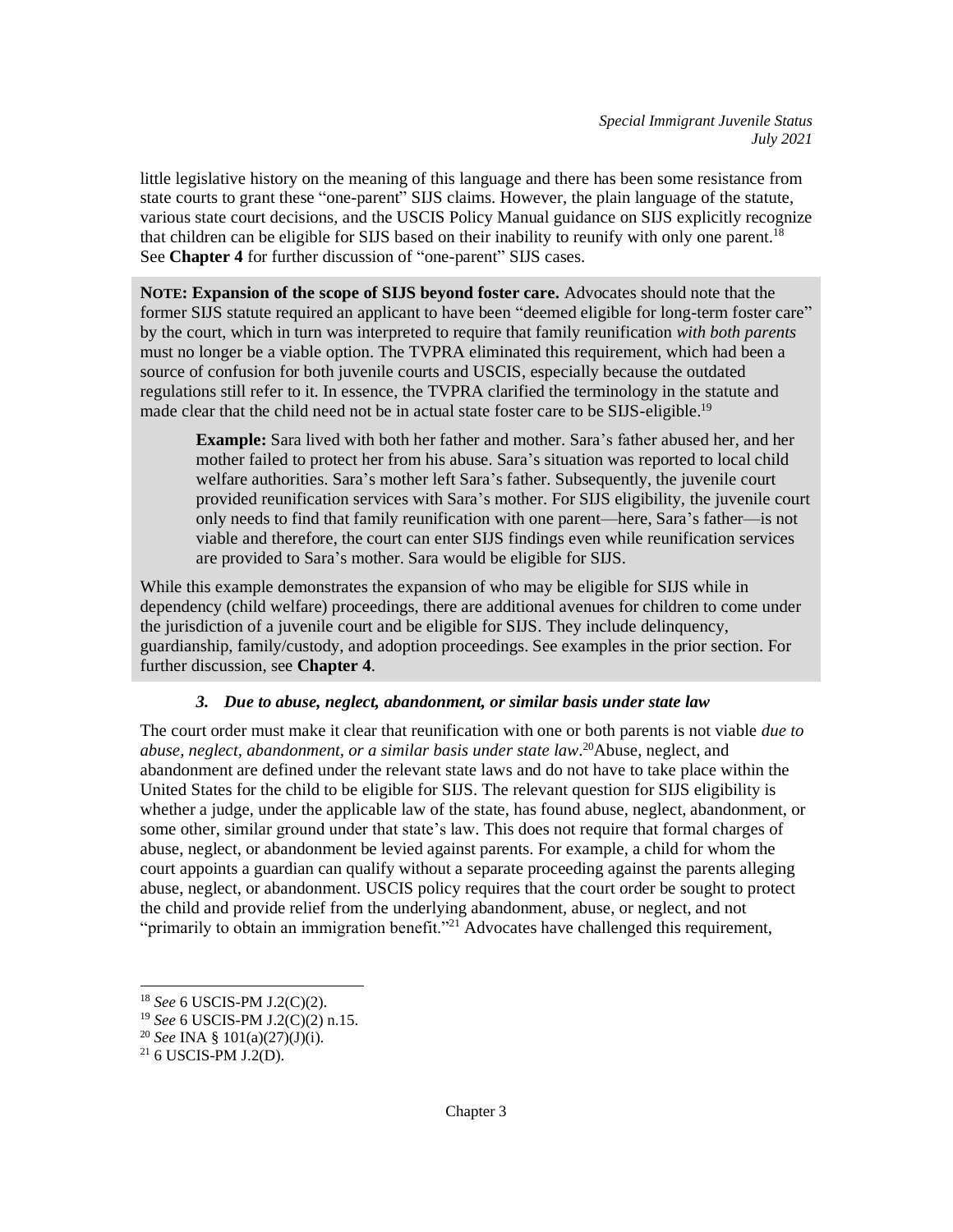arguing that it is not part of the statutory requirements for SIJS. Nevertheless, it remains current USCIS policy.

Under changes made by the TVPRA, the SIJS statute allows for SIJS eligibility based on findings under state law "similar" to abuse, neglect, or abandonment. For example, some states use different legal terms, other than abuse and neglect, to describe the basis for refusing to reunify a child with their parents. Other courts, such as delinquency, may not normally enter abuse and neglect findings, but instead other findings for which they have jurisdiction. The TVPRA broadened the eligibility requirements such that these state law findings based on slightly different vocabulary may still meet the SIJS statutory requirements. However, the applicant must submit additional evidence to establish that such a basis is similar to a finding of abuse, neglect, or abandonment.<sup>22</sup> To avoid this extra step, if the child was subject to juvenile court jurisdiction under some other legal term it is best to ask the judge to also include in the SIJS order (discussed below) one of the designated statutory terms: "abuse, neglect, or abandonment." The judge should use the term whose plain meaning reflects what actually happened to the child.

The juvenile court judge's order should specifically identify which ground(s) - abuse, neglect, abandonment, or a similar basis in law- was the foundation for the determination that reunification with one or both parents was not viable and provide facts to support the finding. It is not sufficient for the order to simply track the language of the SIJS statute. For example, the judge's order could state, "The minor's reunification with the mother is not viable based on physical abuse he suffered in the form of weekly beatings which left bruises on the minor's body. The minor's reunification is further not viable based on emotional abuse he endured, with his mother calling him 'good for nothing' and 'a burden' on a regular basis," or "The above orders and findings were made due to abandonment and neglect of the minor by the father, in that the father failed to provide support for the child and has not contacted the child in seven years. During this time, the minor has attempted to contact his father to request support, but has been told that his father 'does not care' about him and that the minor should 'go to hell.'" See sample judge's orders in **Appendix J**. According to USCIS guidance, the judge's order, or other documents submitted, must provide a basic statement of the facts that supported the order, sufficient to establish that there was a factual basis for the court's findings, as demonstrated by the above examples. <sup>23</sup> For further discussion, see **§ 4.5**.

**PRACTICE TIP:** Advocates who demonstrate that juvenile court proceedings are protected by state privacy/confidentiality laws should avoid giving USCIS any documents from the state court proceedings.

## *4. The court or administrative agency must determine that it is not in the child's best interest to be returned to their home country*

The juvenile court should include in its SIJS order (discussed below) that it is not in the child's best interest to be returned to their country of nationality or last habitual residence. This finding is made based on state law. Both the downsides of the child returning to their home country and the upsides of remaining in the United States are relevant. The evidence for this finding may range

<sup>22</sup> *See* 6 USCIS-PM J.3(A)(1).

 $23$  6 USCIS-PM J.3(A)(3).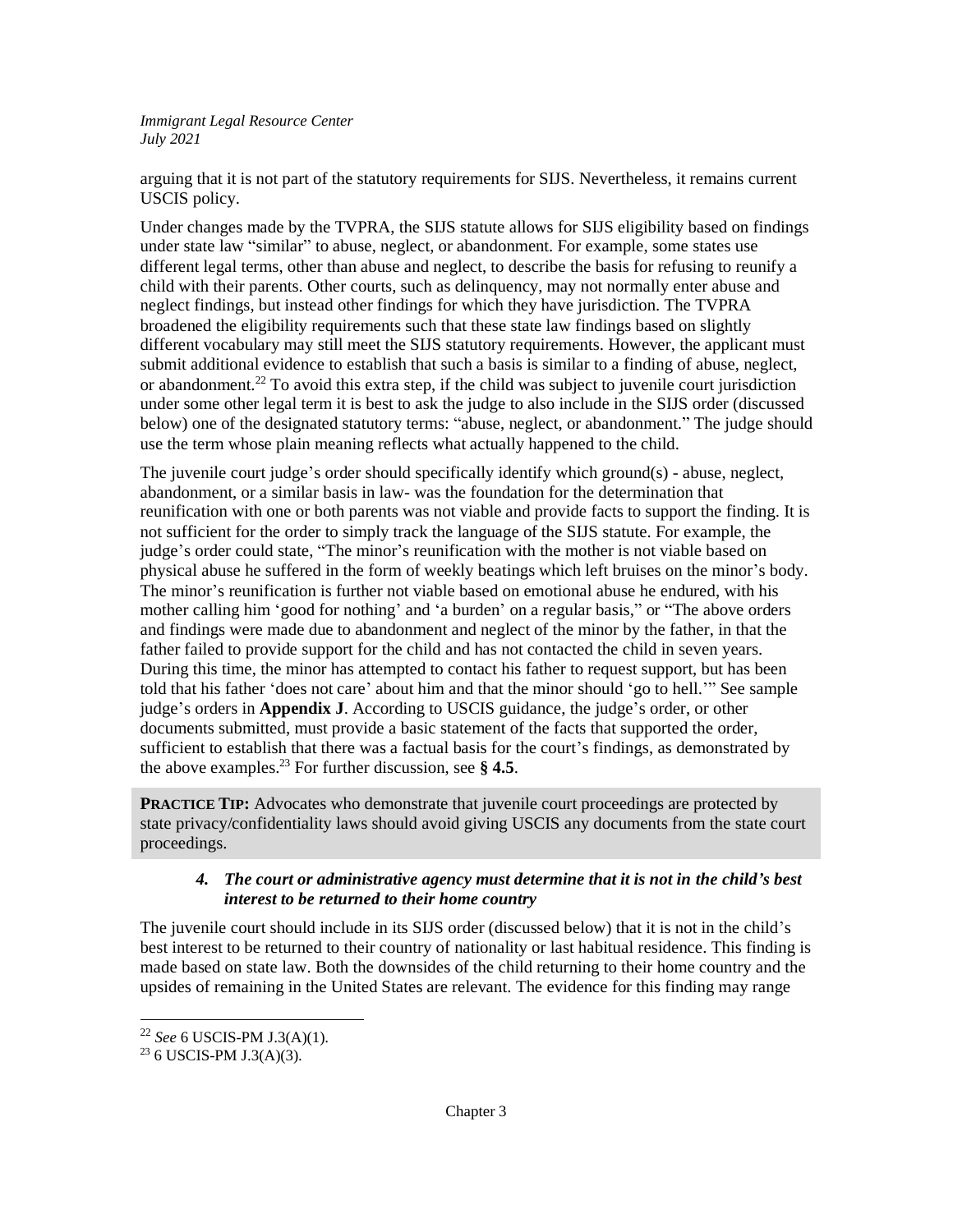from a foreign social service agency's home study determining that a grandparent's home is not appropriate, to simply interviewing the child to learn that there are no known appropriate family members in the home country or that no one is available to protect the child from harm in the home country. Other factors may include: family and friend support systems in the United States, the child's emotional and physical well-being, and access to medical and educational resources that the child may require. If the juvenile court does not include this language in its SIJS order, the applicant must submit evidence that this finding has been made in another administrative or judicial proceeding. For further discussion, see **§ 4.6**.

## *5. The juvenile court judge should sign an order making the above findings*

In order for a child to qualify for SIJS, the juvenile court judge must sign a special order, usually prepared by the child's attorney or other advocate, stating that all the findings required for SIJS have been made. The child will submit this order to USCIS as part of the child's petition for SIJS. For more on the SIJS application process, see **Chapters 8** and **9**. Sample judge's orders appear in **Appendix J**.

**PRACTICE TIP: Advocates should request input from SIJS experts before drafting the SIJS order.** In recent years, USCIS has exercised increasing scrutiny of the SIJS state court order, and USCIS's concerns with the orders change frequently. Accordingly, before submitting a proposed SIJS order to the juvenile court judge, ensure that you are complying with the guidance in the Policy Manual, and get input from SIJS experts about the content of the order, as it will need to be acceptable not only to the juvenile court judge, but also to USCIS.

# *6. Consent to the grant of SIJS and specific consent*

There are two requirements of consent under the SIJS law: (1) consent to the grant of SIJS in any case; and (2) specific consent for a juvenile court determination on a child's custody or placement status if the child is in federal custody during removal (deportation) proceedings.

The first type of consent requires that the Secretary of Homeland Security, through USCIS, consent to the grant of SIJS.<sup>24</sup> The Policy Manual states that in order to consent, "USCIS must review the juvenile court order and any supporting evidence submitted to conclude that the request for SIJ classification is bona fide, which means that the juvenile court order was sought to protect the child and provide relief from abuse, neglect, abandonment, or a similar basis under state law, and not primarily to obtain an immigration benefit."<sup>25</sup> USCIS conflates consent with the act of approving an SIJS petition and, therefore, there is no separate consent application that needs to be made. An approval of an SIJS petition itself is evidence of this consent.<sup>26</sup>

The second type of consent applies only to children in federal custody who seek a juvenile court determination of their custody status or placement, which is rare. Children in federal custody who are deemed "unaccompanied" will be placed in the custody of the Department of Health and Human Services (HHS) Office of Refugee Resettlement (ORR) Division of Children's Services (DCS) (hereinafter referred to as ORR). As such, children in federal custody seeking a juvenile

 $24$  INA § 101(a)(27)(J)(iii).

<sup>25</sup> 6 USCIS-PM J.2(D); *see also* H.R. Rep. No. 105-405, at 130 (1997).

 $26$  6 USCIS-PM J.4(F)(1).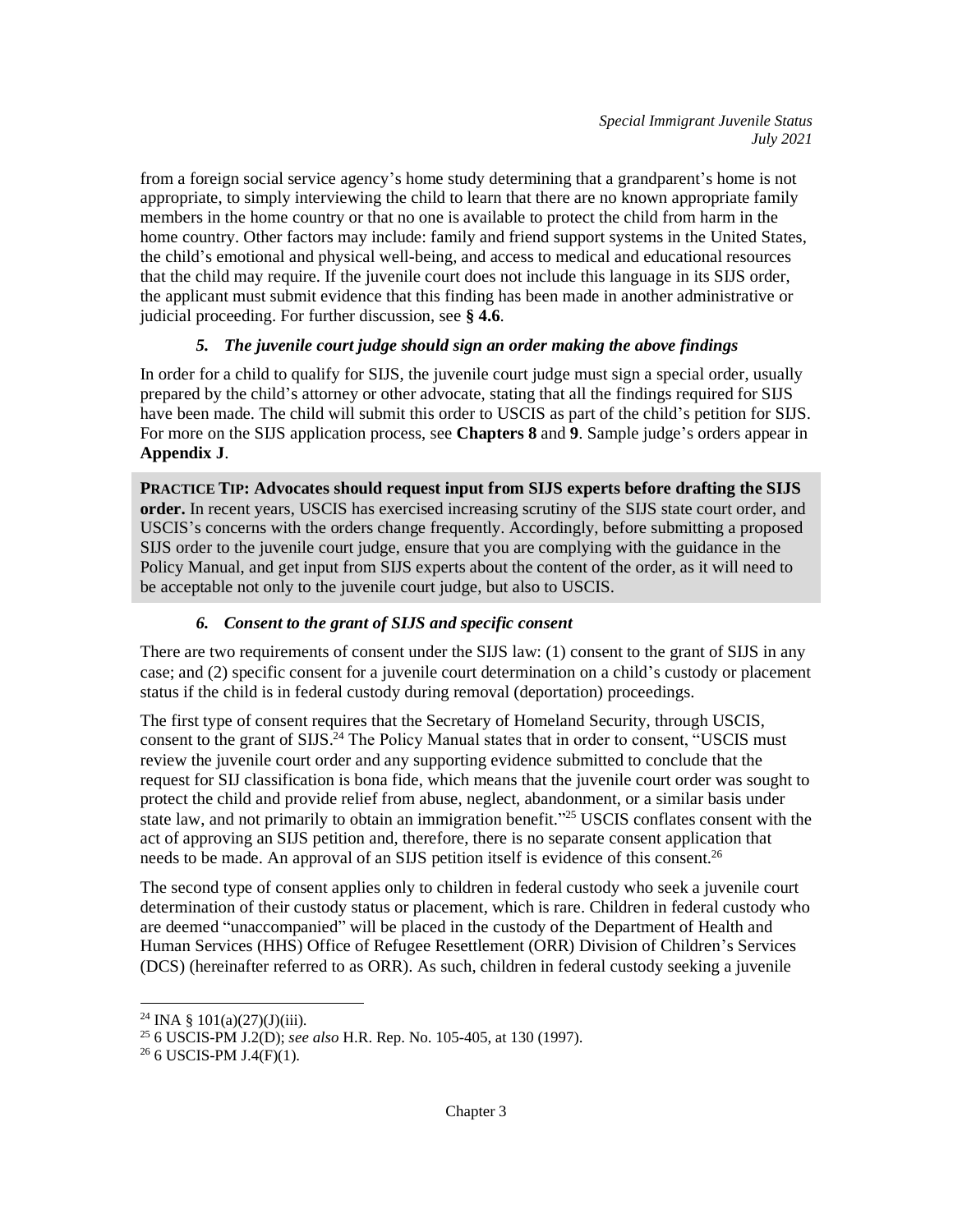court determination that changes their custody or placement status must first obtain "specific consent" from ORR. Prior to the TVPRA, the specific consent had to be obtained from the Department of Homeland Security (DHS), which had policies and practices toward unaccompanied minors that were confusing, inconsistent, and detrimental for these youth.<sup>27</sup> For further discussion, see **§ 4.7**.

### *7. Other requirements: Applicant must be under age twenty-one at time of filing with USCIS, juvenile court should generally retain jurisdiction, and child must be unmarried*

## **a. Under the age of twenty-one**

Any person under the age of twenty-one who meets the other requirements can apply for SIJS.<sup>28</sup> Historically, this meant that applicants needed to complete the entire immigration adjudication process prior to turning twenty-one. However, under the TVPRA, as long as the applicant is a "child" (defined as an unmarried person less than twenty-one years of age) on the date the SIJS petition is properly filed with USCIS, USCIS cannot deny SIJS regardless of the applicant's age at the time of the petition's adjudication.<sup>29</sup> In other words, so long as the applicant is a "child" according to the immigration laws at the time of proper filing, the applicant's age will be locked in for purposes of the SIJS petition.

**Note on applicants who are eighteen or older.** State laws generally require that a child be under age eighteen at the time they are first under the jurisdiction of the juvenile court. State laws vary as to how long a child can remain under juvenile court jurisdiction once they have entered the system. Some states, for example, end dependency at age eighteen, others extend it to age nineteen (especially if the child must complete high school), and others potentially can extend dependency to age twenty-one or beyond. Similarly, different states have different laws on how old a young person must be to enter or stay under juvenile court jurisdiction in a delinquency case. In the guardianship and family law context, most state courts can only take jurisdiction of a minor who is under the age of eighteen, although there are some notable exceptions (for example, in New York, California, and several other states, a guardian may be appointed past the age of eighteen). $30$ 

Under the regulations, any person under twenty-one who meets the SIJS requirements can apply for SIJS.<sup>31</sup> Thus, it is possible that a nineteen-year-old could become a juvenile court dependent for the first time at age nineteen and could file an SIJS petition and have it approved—so long as

<sup>30</sup> *See* Project Lifeline, Predicate Order State-by-State Age-Out Analysis,

https://projectlifeline.us/resources/state-by-state-analysis/.

<sup>27</sup> *TVPRA Practice Advisory*, at footnote 14 above, at 4.

 $28$  8 CFR § 204.11(c)(1).

<sup>29</sup> TVPRA § 235(d)(6); *see also* 6 USCIS-PM J.2(B) ("If a petitioner was under [twenty-one] years of age on the date of the proper filing of the [petition for SIJS], and all other eligibility requirements under the statute are met, USCIS cannot deny SIJ classification solely because the petitioner is older than [twentyone] years of age at the time of adjudication.").

<sup>31</sup> 8 CFR § 204.11(c)(1); *see also J.L v. Cuccinelli*, 5:18-CV-4914 (N.D. Cal.); *RFM v. Nielsen*, 18-CV-5068 (S.D.N.Y.). The class settlements in *J.L.* and *R.F.M.* ended a USCIS practice that began in April 2018 and pursuant to which it systematically denied SIJS for youth over the age of eighteen but under twentyone at the time they were placed in California and New York guardianships.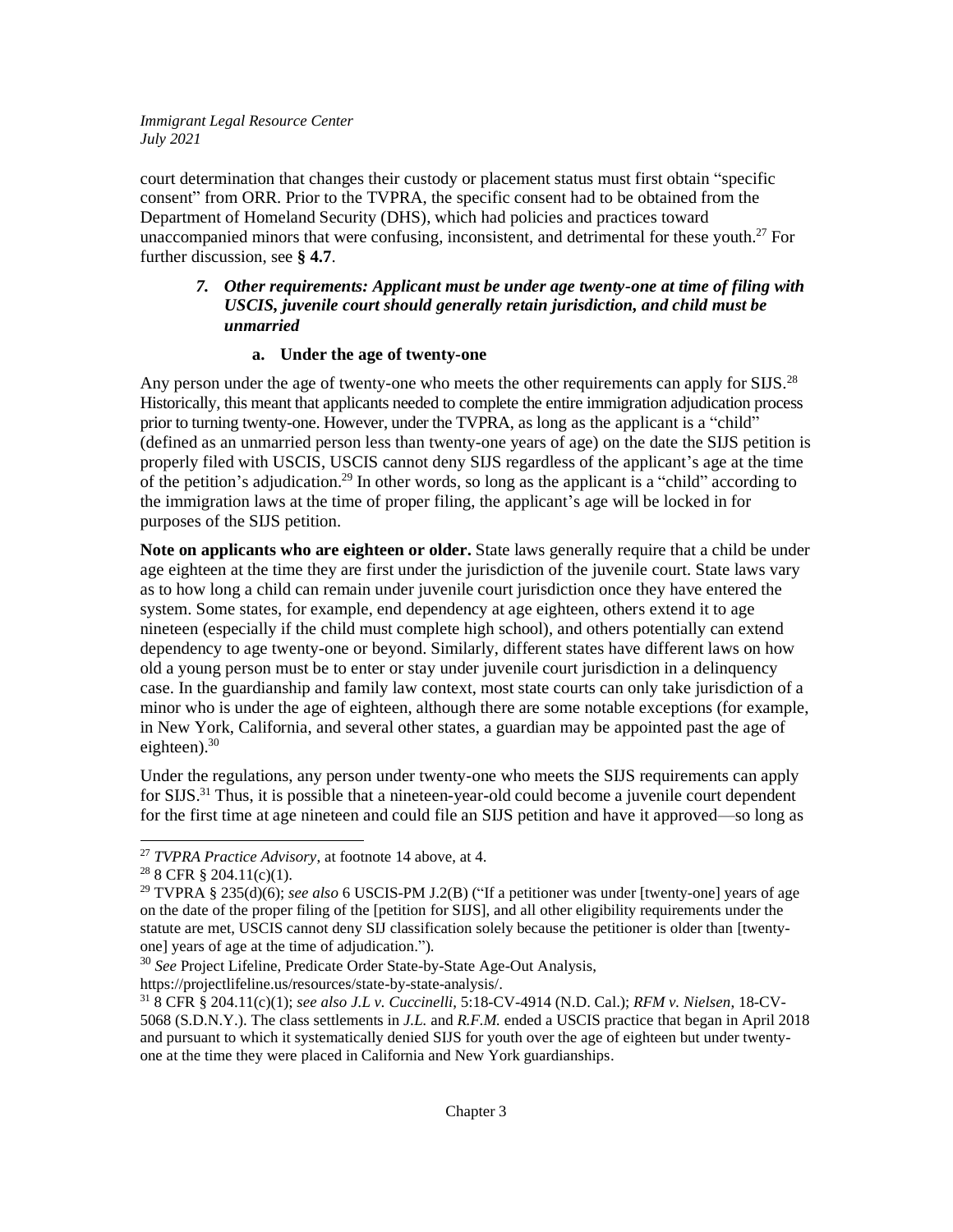they meet the other SIJS requirements. In reality, however, this can be very difficult to achieve. Most states will not declare a young person dependent, appoint them a guardian, or make a custody determination once they are eighteen or older. This misalignment between federal and state law creates a class of young people, ages eighteen to twenty, who are otherwise eligible for SIJS under federal law, but are effectively barred from applying for this status because no state court can take jurisdiction of them and make the SIJS findings. In fact, advocates report significant difficulties in obtaining juvenile court jurisdiction even for older children who are not yet eighteen but who are close to their eighteenth birthdays.

#### **b. Continuing juvenile court jurisdiction until the entire immigration process is complete**

The regulations provide that the person applying for SIJS must remain under juvenile court jurisdiction throughout the entire immigration process—that is, until USCIS approves the petition for SIJS *and* the application for adjustment to lawful permanent residency.<sup>32</sup> This provision predates changes enacted by the TVPRA, and at this time it is unclear whether this requirement will continue to exist once new SIJS regulations are issued.<sup>33</sup>

When this requirement is read in tandem with the TVPRA's age-out protection (described above), it appears that this continuing jurisdiction requirement is eliminated altogether for children whose juvenile court cases close due to age. If USCIS cannot deny SIJS to any person on account of "age," as long as they were under the age of twenty-one when the SIJS petition was filed, USCIS cannot then refuse to approve an SIJS petition or revoke an approved SIJS petition simply because the child's juvenile court case has been closed if this closure is because of "age." The USCIS Policy Manual confirms this interpretation. <sup>34</sup> This issue comes into play, for example, under state law where dependency, delinquency, guardianship, family, or other juvenile court jurisdiction ends when a child reaches that jurisdiction's maximum age.

**Example:** Julia entered the child welfare system when she was fourteen years old. Because social workers had not heard about SIJS earlier and did not know her immigration status, Julia did not apply for SIJS until she was seventeen. The juvenile court retained jurisdiction over Julia until she was twenty and USCIS granted her SIJS and adjustment of status applications.

**Example:** Mario entered the delinquency system when he was fifteen years old and resided in a foster care group home for years. Mario did not apply for SIJS until he was seventeen years old. The juvenile court terminated jurisdiction on Mario's nineteenth birthday due to his age and the fact that he had completed probation. Mario should remain eligible for SIJS because he was under twenty-one on the date he applied for SIJS and a denial based on a lack of continuing juvenile court jurisdiction would be "based on age"—something the TVPRA prohibits. Note: if the court had terminated jurisdiction due

 $32$  8 CFR §§ 204.11(c)(5), 205.1(a)(3)(iv)(C).

 $33$  The proposed SIJS regulations, which have not been finalized, provide that an individual is eligible for SIJS classification so long as the dependency, commitment, or custody underlying the state court order is in effect at the time of filing and continues through the time of adjudication, "unless the age of the petitioner prevents such continuation." 76 Fed. Reg. 54,978 (Sept. 6, 2011).

 $34$  6 USCIS-PM J.2(B).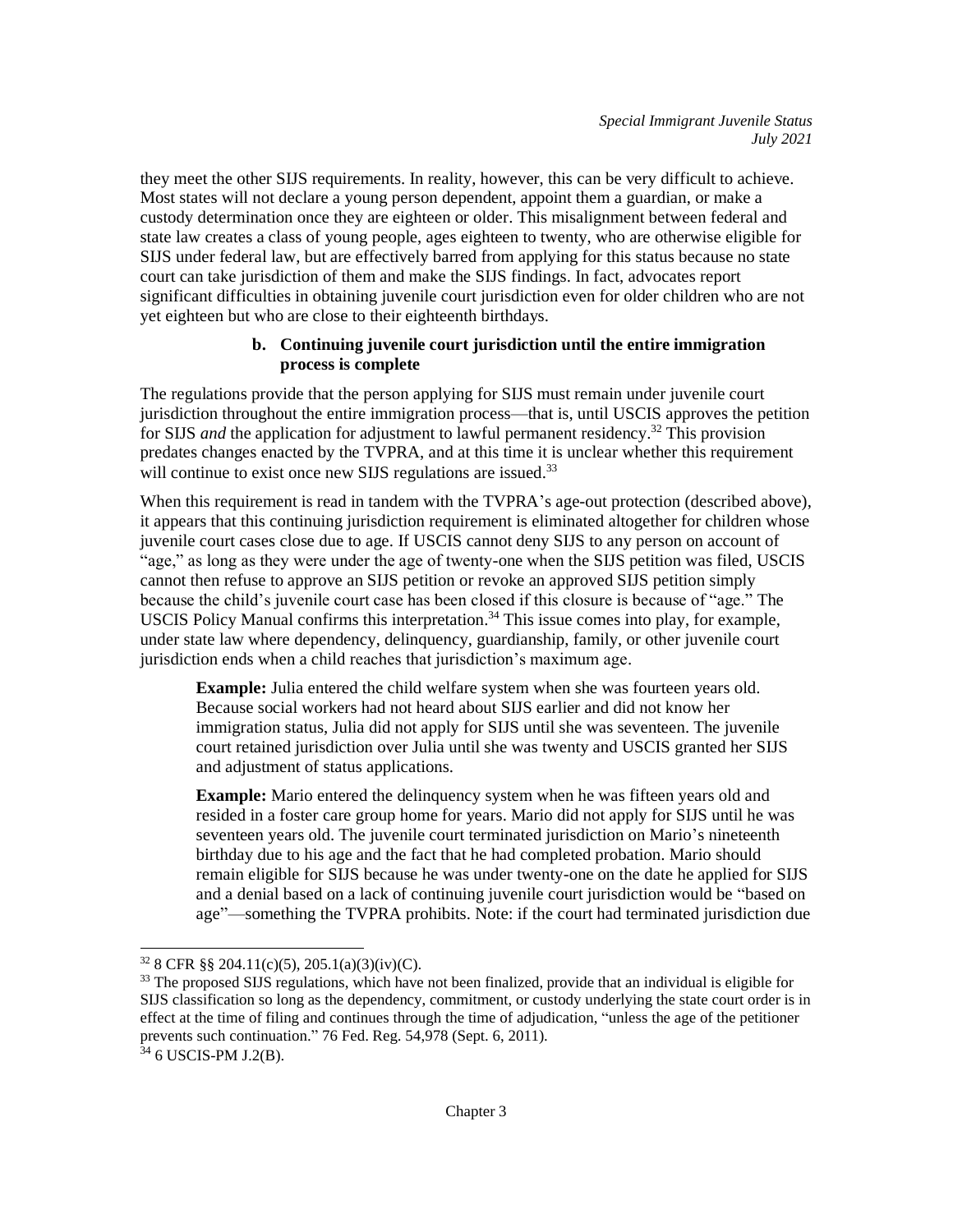to completion of probation and not because of age, Mario would be in jeopardy of having his SIJS application denied even if he filed it before the age of twenty-one.

**Example:** Thelma arrived in the United States at the age of seventeen-and-a-half. She had been abandoned by both parents as a young child and was raised by her grandmother who was no longer able to care for her. She reunified with a loving maternal aunt who petitioned the court to be appointed her guardian. By the time Thelma's hearing in guardianship court came and her aunt was appointed her guardian, she was weeks away from her eighteenth birthday, when the court's jurisdiction ends by operation of law. Thelma should remain eligible for SIJS because she was under twenty-one on the date she applied for SIJS and a denial based on a lack of continuing juvenile court jurisdiction would be "based on age," which is prohibited by the TVPRA.

# **c. The applicant cannot be married**

Under USCIS regulations, applicants for SIJS must remain unmarried until the entire immigration process is complete and USCIS grants permanent residency.<sup>35</sup> Because of the visa backlog for special immigrant juveniles from certain countries (discussed in **§ 3.2**), many young people face a years-long wait before they can adjust status to permanent residency. *They must remain unmarried this entire time, even if they are over the age of twenty-one and their petition for SIJS has already been approved.* For additional information, see **§ 4.8**). An applicant's being divorced or having their own children does not bar SIJS eligibility.<sup>36</sup>

# **B. Application for permanent resident status**

Besides meeting the above requirements for SIJS, the young person must fulfill other requirements that apply to all persons who seek to become lawful permanent residents of the United States (green card holders).

Applicants might have a difficult time gaining permanent residency or may even be barred from doing so if they have a record of involvement with drugs, sex work, or other crimes, have engaged in alien smuggling, were previously deported, or have certain other "bad marks" against them. These young people need advice from expert immigration counsel before applying. They may well win their case—but they need to get good advice to make sure of that before they apply. Immigration lawyers should note that young people seeking SIJS-based adjustment of status are automatically exempt from many grounds of inadmissibility. Also, special waivers of inadmissibility are available to special immigrant juveniles. Unlike many other immigration waivers, the SIJS waiver does not require that the young person have a qualifying relative.<sup>37</sup> See discussion at **§ 5.3**.

More detailed information on all eligibility requirements for SIJS and adjustment of status is provided in **Chapters 4** and **5**, as well as discussions on the following types of cases that deserve special attention and expert advice:

 $35$  8 CFR § 205.1(a)(3)(iv)(B).

<sup>36</sup> USCIS, Special Immigrant Juveniles, [https://www.uscis.gov/working-in-the-united-states/permanent](https://www.uscis.gov/working-in-the-united-states/permanent-workers/employment-based-immigration-fourth-preference-eb-4/special-immigrant-juveniles)[workers/employment-based-immigration-fourth-preference-eb-4/special-immigrant-juveniles](https://www.uscis.gov/working-in-the-united-states/permanent-workers/employment-based-immigration-fourth-preference-eb-4/special-immigrant-juveniles) (last accessed Jul. 28, 2021).

 $37$  INA § 245(h)(2)(B).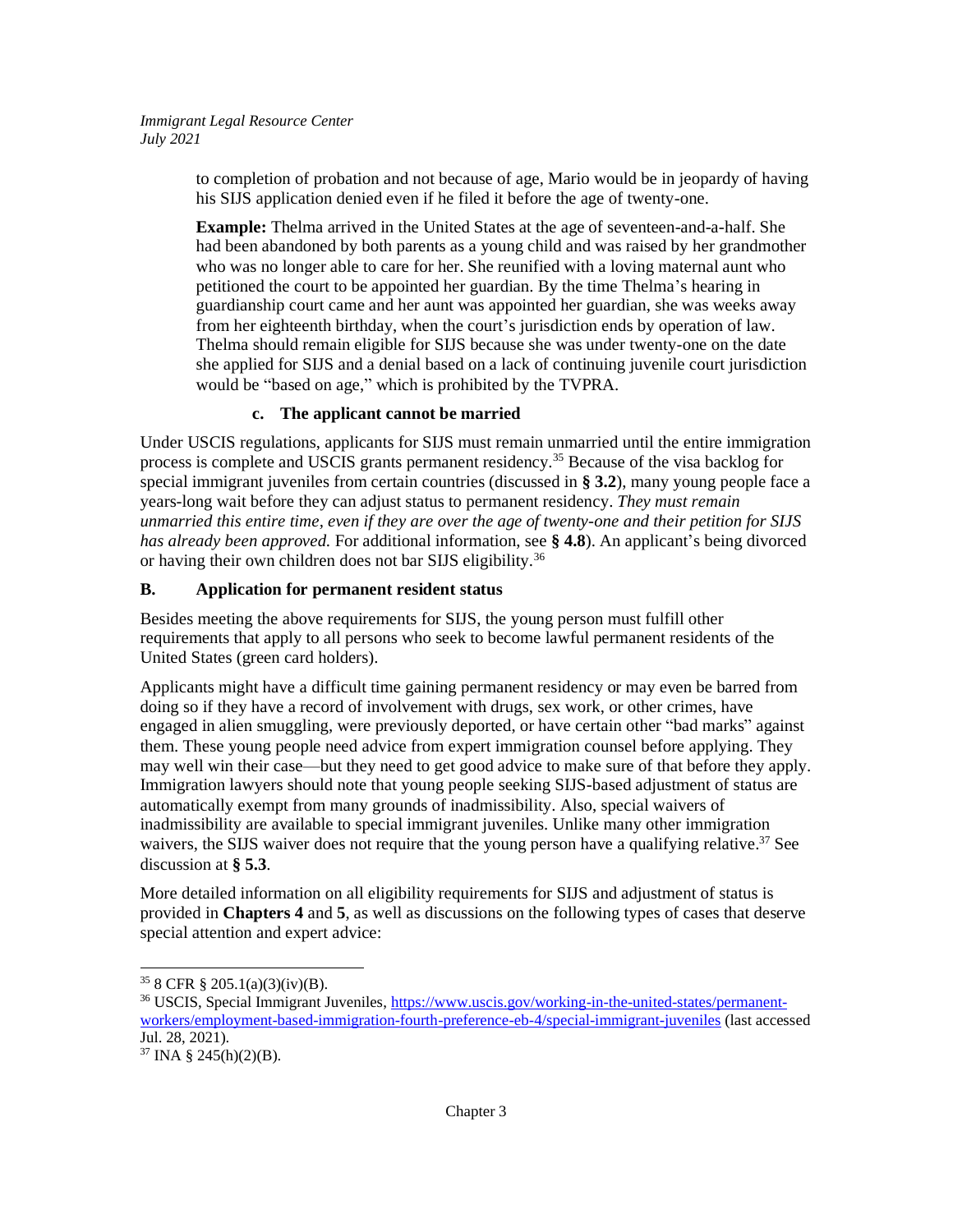- Children who soon will turn eighteen, or are over eighteen
- Children who are married or have been married
- Children who soon will be released from juvenile court jurisdiction
- Children who currently are in removal (deportation) proceedings
- Children who are or have been in juvenile delinquency proceedings or have a juvenile or adult criminal record
- Children who have encountered law enforcement even if they have never been formally arrested and/or placed in delinquency proceedings
- Children who have engaged in drug use or drug dealing
- Children who may be in a gang database or flagged as a gang member or associate
- Children who have been previously deported or removed
- Children who have been involved in smuggling

## **§ 3.3 What Are the Benefits of Applying for Special Immigrant Juvenile Status?**

The most important benefit of applying for SIJS is obtaining lawful permanent resident status—a green card. SIJS might be the only route for an undocumented child to gain lawful permanent immigration status in the United States. (But see **Part III** of this manual for other important and, in some instances, more viable ways that some children can obtain lawful immigration status.)

A lawful permanent resident has the right to **live and work permanently** in the United States and to **travel in and out of the country**. While access to public benefits (e.g., welfare, Medicare) for permanent residents has been drastically curtailed since 1996, permanent residents are eligible for some benefits initially and more as time goes on. In particular, young people may be eligible for Title IV-E funds and federal financial aid to go to college. Additionally, after five years (and in some cases sooner) permanent residents can apply for **U.S. citizenship**, which provides additional benefits such as the ability to vote and a more secure immigration status.

Lawful permanent resident status is **permanent**—a special immigrant juvenile who obtains permanent residency will keep it after they are no longer under juvenile court jurisdiction. They remain a permanent resident for their entire life (unless they choose to become a U.S. citizen). The only reason someone's permanent residency might end would be if the person became deportable for some reason, such as violation of certain laws and convictions *as an adult* of certain criminal offenses.

The above benefits come with the green card, but once applicants have submitted the adjustment of status application, they may be granted **employment authorization** until their case is decided.

If the young person is in the child welfare system, the county will also benefit when the young person gains SIJS because they may be able to access federal foster care matching funds, which they cannot access for undocumented youth.

See **Chapter 6** for a further discussion of these benefits.

# **§ 3.4 What Are the Risks of Applying?**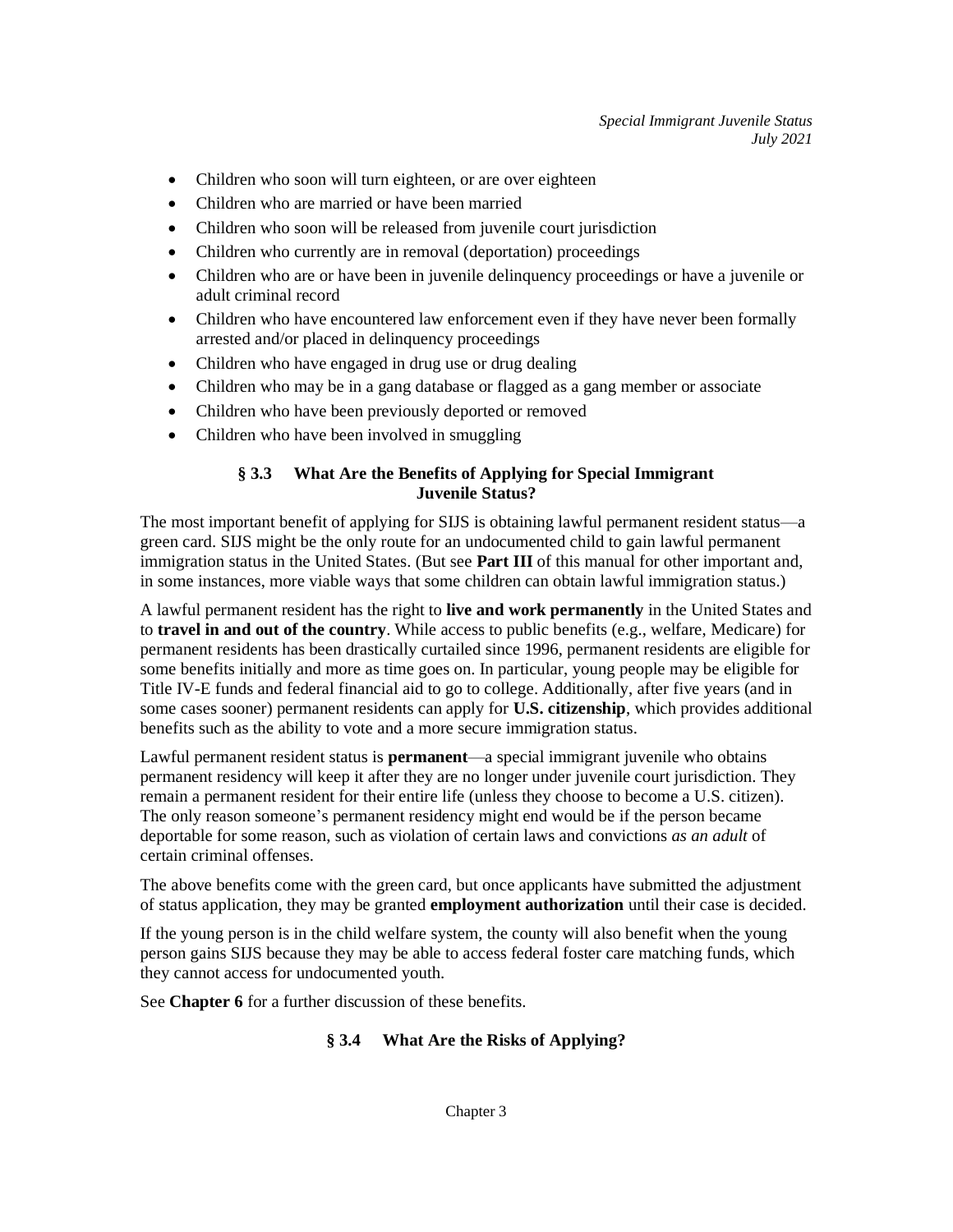# **A. Affirmative Cases**

The greatest risk to the child is that, if an affirmative application is turned down, Immigration and Customs Enforcement (ICE) might attempt to remove (deport) the child from the United States.

When a child files an affirmative petition for SIJS, the child is alerting immigration officials in USCIS to the fact that they are present in the United States unlawfully. Since these petitions are not confidential, if the SIJS petition and/or the adjustment of status application is denied, USCIS may issue the child a Notice to Appear (NTA), placing the child in removal proceedings for deportation.<sup>38</sup>

It is crucial to make sure that the child is likely to gain SIJS and adjustment of status before submitting an SIJS packet to USCIS so that you do not unintentionally cause the child to be deported. Note that children who are not eligible for SIJS may still be eligible to get lawful status in some other way, such as through asylum, U nonimmigrant status (a visa for victims of crime), or through an abusive U.S. citizen or permanent resident parent under Violence Against Women Act ("VAWA") provisions, even if the child does not come or remain under juvenile court jurisdiction. See **Chapters 10, 11, and 12**.

# **B. Defensive Cases**

In cases in which a young person is already in removal (deportation) proceedings and is applying for SIJS and adjustment of status defensively, this risk does not exist because immigration authorities are already aware of their presence in the United States. They should apply for SIJS if there is any chance of qualifying since approval of the SIJS petition and adjustment of status application would stop their deportation.

In these cases, however, there may be significant barriers to obtaining SIJS and adjustment of status—including getting the children into juvenile court and time pressures created by immigration court deadlines. For further guidance on seeking SIJS in removal proceedings, see **Chapter 9**. Note that if these children are already in federal custody (ORR custody), juvenile courts will have to get permission ("specific consent") from ORR if they make any determination that changes the child's custody or placement status. No consent is needed if such a determination is not regarding custody or placement status and merely to enter SIJS findings. See **§ 4.7**.

# **§ 3.5 Who Should Apply?**

Young people who meet all of the statutory and regulatory requirements for SIJS and adjustment of status and who merit a favorable exercise of discretion should file for these forms of relief. They should first understand what they are applying for, as well as the risks and benefits of applying, including the fact that people who are granted status through SIJS cannot help their parents gain lawful status. See **§§ 3.8 and 3.9**.

<sup>38</sup> USCIS, Policy Memorandum 602-0050, Revised Guidance for the Referral of Cases and Issuance of Notices to Appear (NTAs) in Cases Involving Inadmissible and Removable Aliens, Policy Memorandum of (Nov. 7, 2011).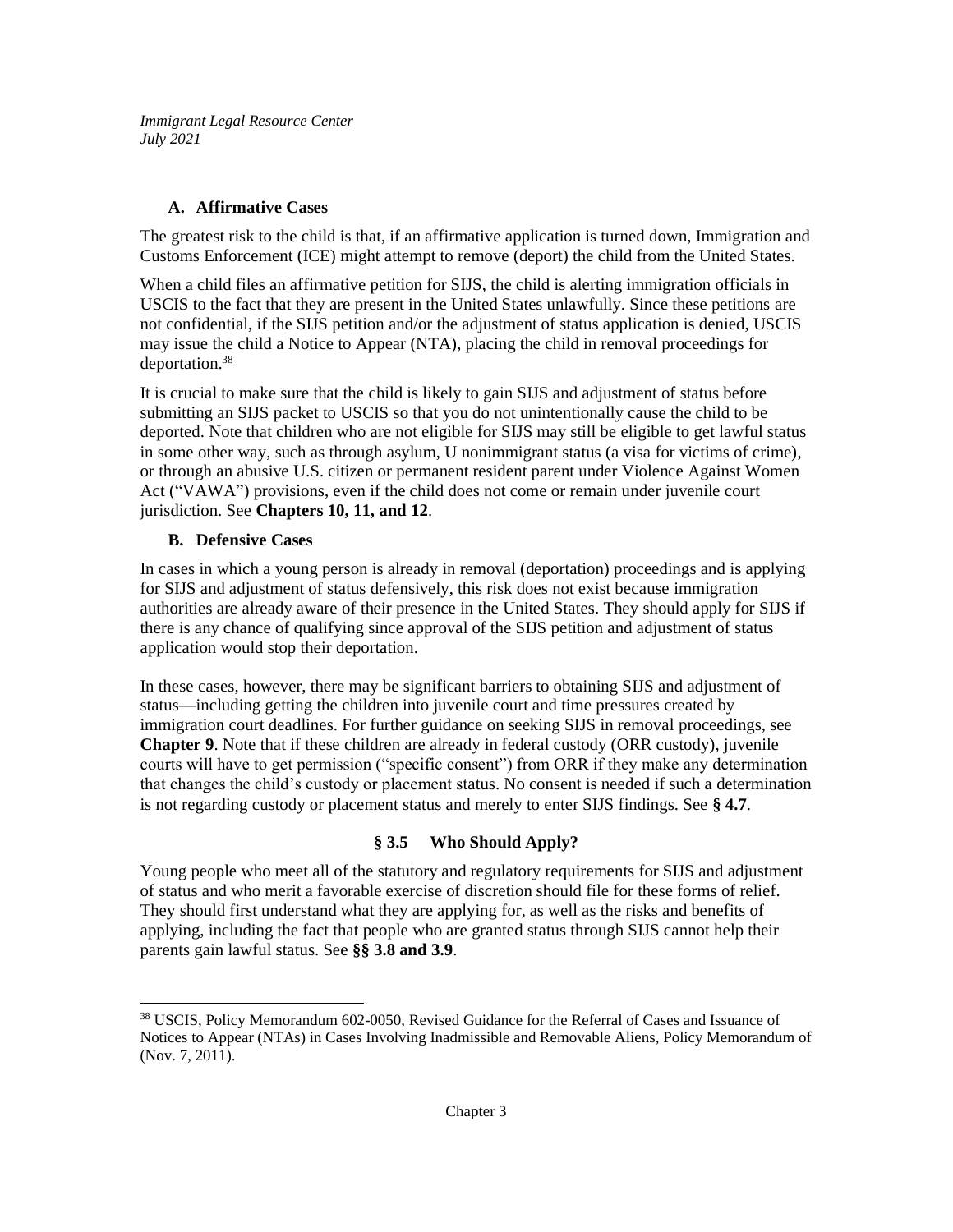Young people who are not in removal proceedings should generally submit the SIJS petition and the adjustment of status application together, affirmatively, if visa availability allows them to.<sup>39</sup> Generally, children should only affirmatively apply if the advocate is confident that the applications will be granted. In case of doubt, the advocate should consult with an expert in SIJS. For example, children with juvenile delinquent or adult criminal records or records of extensive immigration violations should strategize with an expert before filing.

There is one exception to this cautious advice: children who are already in removal (deportation) proceedings have nothing to lose by submitting an SIJS petition and a corresponding application for adjustment of status since ICE is already trying to deport them. $40$  See § 3.4.

# **§ 3.6 What Is the Application Procedure?**

The process for applying for SIJS and adjustment of status depends upon whether the young person is applying affirmatively (not in removal proceedings) or defensively (while in removal proceedings, as a defense to deportation). The application procedure is discussed in greater detail in **Chapters 8** (affirmative) and **9** (defensive). Sample application packets appear in **Appendices M** and **T**–**W**.

In both cases, the child will file two different applications. To apply for SIJS, they must file a **Form I-360, Petition for Amerasian, Widow(er), or Special Immigrant**. To apply for permanent residence, either concurrently or after having already applied for SIJS, they must file a **Form I-485, Application to Register Permanent Residence or Adjust Status**. In addition to the forms themselves, both filings will require additional supporting documentation.

**Affirmative case.** The child must file two applications, one for SIJS and one to adjust status to lawful permanent residency. Unlike many other bases of eligibility for adjustment of status,<sup>41</sup> an applicant for lawful permanent residence based on SIJS can apply while remaining in the United States, even if they were not inspected and admitted or paroled into the United States.<sup>42</sup> Currently, both the SIJS and the adjustment of status applications are filed at the USCIS Chicago Lockbox and adjudicated by the USCIS National Benefits Center. For the SIJS petition, in addition to the applicable immigration form (Form I-360), the applicant must submit the juvenile court order and

<sup>&</sup>lt;sup>39</sup> Note that in an affirmative SIJS case, both the I-360 and I-485 forms can be filed concurrently with USCIS assuming there is a visa available to the child, unless there is a reason to file the I-360 alone in advance of the I-485 (for example, if the child has a prior executed removal order and the approved I-360 is needed to prevent reinstatement of the removal order, or if it may be helpful for an applicant to have additional time to demonstrate rehabilitation if there are any negative factors in the case, such as a delinquency history).

<sup>&</sup>lt;sup>40</sup> If the child's immigration attorney contests removability and puts DHS to its burden to establish the child's alienage, however, then the attorney would not want to submit an SIJS petition on the child's behalf until that issue is resolved since the SIJS petition does require the child to admit alienage.

<sup>&</sup>lt;sup>41</sup> Generally, applicants for lawful permanent residence can only apply for adjustment of status inside the United States if they have already been inspected and admitted or paroled into the United States. Applicants who have not cannot adjust status and must instead travel outside the United States to apply for permanent residence at a U.S. embassy or consulate abroad, referred to as "consular processing."

 $42$  See INA § 245(h), which provides that special immigrant juveniles are deemed paroled in and therefore eligible for adjustment even if they entered without inspection.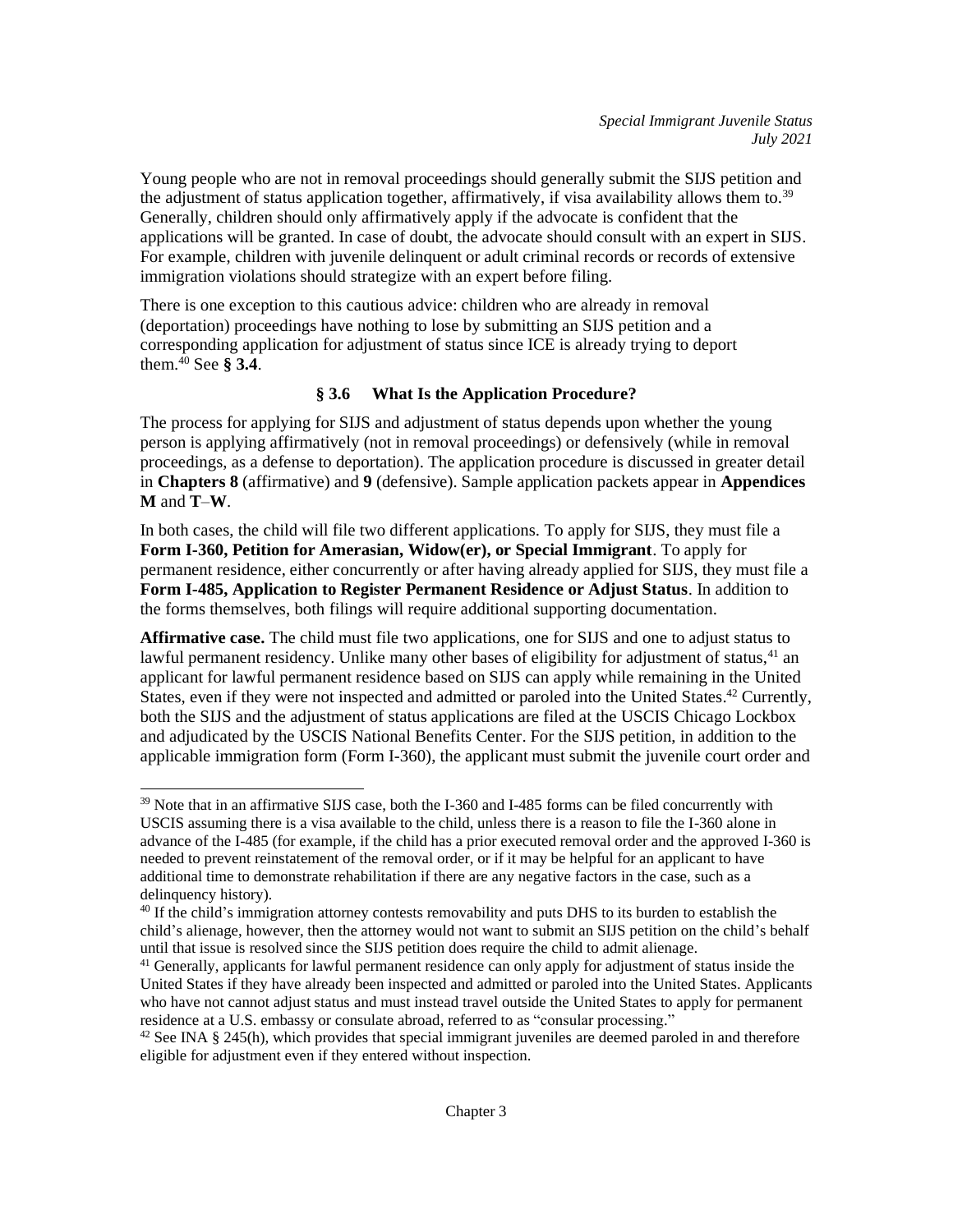some proof of age such as a birth certificate.<sup>43</sup> If also filing for adjustment of status, the applicant submits the applicable adjustment immigration forms (Form I-485, as well as Form I-765 if seeking employment authorization), two passport-style photographs (four if applying for employment authorization), photo identification, birth certificate if available, and filing fees (though for many SIJS-based adjustment applicants, the fees can be waived). <sup>44</sup> The young person must also submit the Form I-693 Report of Medical Examination and Vaccination Record following a medical exam conducted by a USCIS-approved doctor.<sup>45</sup> The validity of the Form I-693 is time-limited. As a result, it is often submitted separately after the adjustment immigration forms have already been filed, typically in response to an RFE. If a visa is not available, the child will have to wait until one becomes available before filing for adjustment of status.<sup>46</sup>

USCIS is required by the TVPRA to adjudicate SIJS petitions within 180 days of filing, however, USCIS has failed at various time to comply with this requirement. See **§ 3.7**. USCIS may adjudicate the SIJS petition with or without interviewing the young person. If USCIS decides to conduct an interview, the young person often can have a social worker, and certainly an attorney, attend the interview with them if desired. USCIS might approve the SIJS petition at the interview, or might request further information. If USCIS denies the case, USCIS may issue the child an NTA, placing them in removal (deportation) proceedings. The child can appeal the SIJS petition's denial to a higher unit at USCIS called the Administrative Appeals Office (AAO). They may also consider filing an action in federal district court challenging the denial.

Once the adjustment application is filed with USCIS, the child can obtain employment authorization. USCIS will schedule an appointment for the child to be photographed and fingerprinted ("biometrics") at an Application Support Center ("ASC"), and the FBI will complete a check of any criminal or delinquency record or prior deportation for young people ages fourteen and older. Applicants who do not have a photo identification may have trouble completing their biometrics at the ASC. <sup>47</sup> USCIS may also adjudicate the application for adjustment of status with or without an interview. If USCIS interviews the SIJ adjustment applicant, USCIS may approve the application at the interview, or may request additional information. As with the SIJS petition, if USCIS denies the adjustment application, USCIS may issue an NTA, placing the child in removal (deportation) proceedings. The child cannot appeal the denial of the adjustment of status application. Instead, the adjustment of status application can only be renewed before the immigration court.

<sup>47</sup> *See* 1 USCIS-PM C.2(A).

<sup>43</sup> 6 USCIS-PM J.3.

<sup>44</sup> *See* 8 CFR § 106.3(a)(2)(i), (f)(6). There is no filing fee for the Form I-360. Under the current fee waiver instructions, SIJS-based adjustment applicants may request to have the adjustment filing fee waived without having to show proof of income. USCIS, Instructions for Request for Fee Waiver, 7, https://www.uscis.gov/sites/default/files/document/forms/i-912instr.pdf.

<sup>45</sup> 8 USCIS-PM B.3.

<sup>&</sup>lt;sup>46</sup> The exception to this general rule is that at times, USCIS permits the filing of I-485s (applications to adjust status) even though visas are not currently available because USCIS has determined that there are more visas available for the fiscal year than there are known applicants. The client will not be able to adjust status until there is a visa available, but the benefit of filing the I-485 (even though it cannot yet be adjudicated) is that it will allow the client to apply for work authorization based on having a pending application for adjustment. See § 5.4 for further information.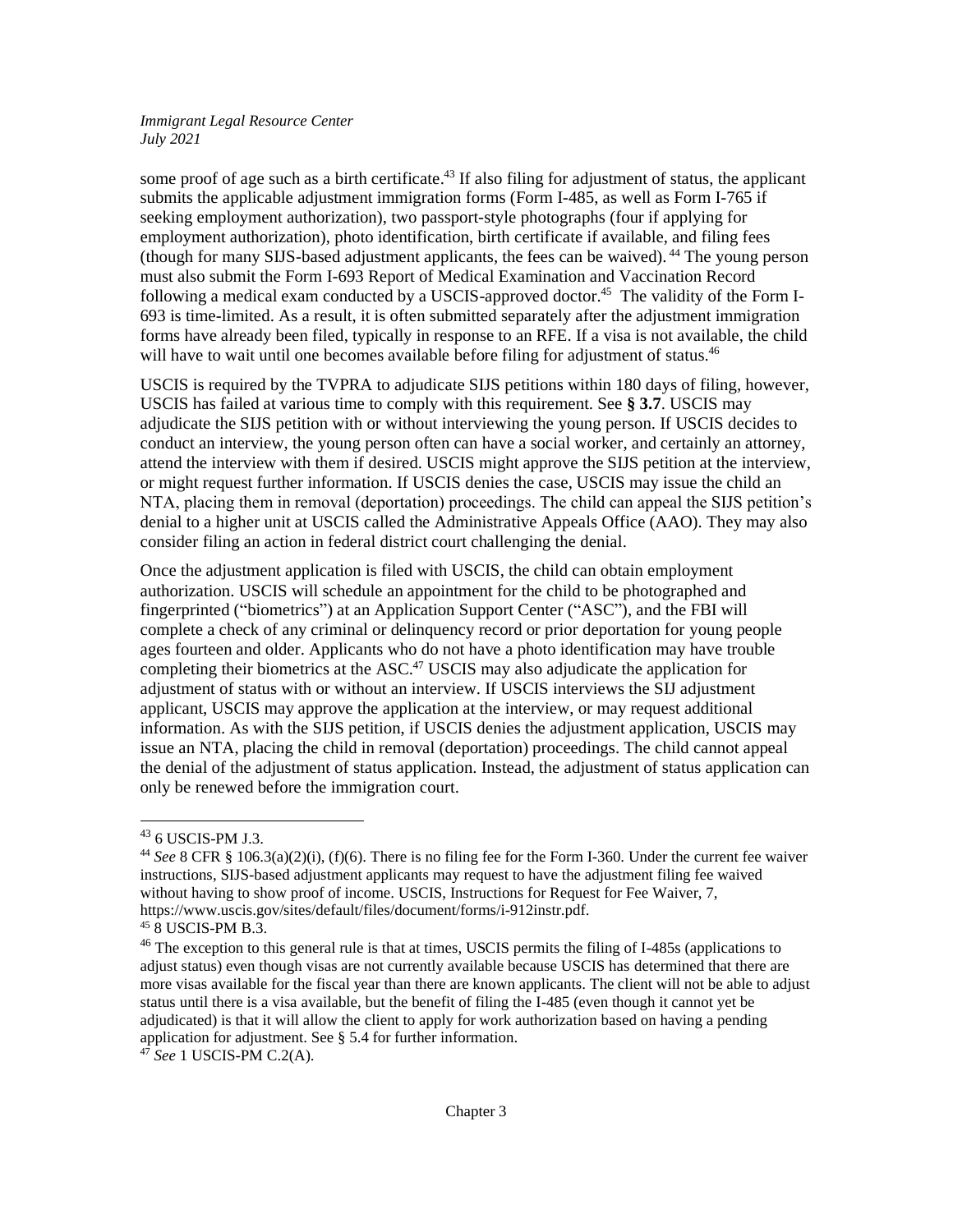If desired and if visa availability allows, the child will submit two applications at the same time to USCIS if applying for SIJS affirmatively: Form I-360 for SIJS and Form I-485 for adjustment of status to permanent residency.

**Defensive case.** The child still must file two applications, one for SIJS and one to adjust status to lawful permanent residency. Unlike in affirmative cases, however, these applications are generally not filed together even when visa availability would normally allow for it. Instead, the child first files their SIJS petition with the supporting materials discussed above with USCIS at the Chicago Lockbox—since USCIS alone has the power to grant or deny a child's SIJS petition. If USCIS denies the child's SIJS petition, the child can appeal to a higher unit at USCIS (the AAO). They can also consider filing an action in federal district court. If USCIS approves the child's SIJS petition, they proceed to the next step.

Once USCIS has approved the SIJS petition, then the young person can file their adjustment of status application with the immigration judge—since the immigration judge alone has the power to grant or deny a child's adjustment of status if the child is in removal proceedings.<sup>48</sup> Alternatively, the immigration judge may be willing to dismiss the removal proceedings, allowing the young person to file their adjustment of status application with USCIS. Under new guidance on prosecutorial discretion,<sup>49</sup> ICE attorneys may agree to join a motion to dismiss, and the immigration judge may grant such dismissal of the removal proceedings upon the issuance of the juvenile court order, filing or approval of the SIJS petition, or once a visa is available to the young person. <sup>50</sup> If the removal proceedings are dismissed, the child can proceed affirmatively with their case and seek their adjustment of status before USCIS rather than in immigration court. This may be preferable because it allows the child's adjustment of status application to be adjudicated in a non-adversarial setting.

If the removal proceedings are not dismissed and the young person files for adjustment of status in court. The young person's immigration attorney must also submit a biometrics packet to USCIS so that they can have their background checks completed. After these steps are complete, the immigration judge will schedule a merits hearing. At that hearing, the immigration judge may

 $48$  The only exception is if the child is charged as an "arriving alien" in their removal proceedings. In that case, USCIS has jurisdiction to adjudicate the child's adjustment of status application. 8 CFR §§  $245.2(a)(1)$ ,  $1245.2(a)(1)$ .

<sup>49</sup> ICE, *Interim Guidance to OPLA Attorneys Regarding Civil Immigration Enforcement and Removal Policies and Priorities* (May 27, 2021)[, https://www.ice.gov/doclib/about/offices/opla/OPLA-immigration](https://www.ice.gov/doclib/about/offices/opla/OPLA-immigration-enforcement_interim-guidance.pdf)enforcement interim-guidance.pdf. Note that the enforcement priorities on which the prosecutorial discretion memo is based are currently being litigated.

<sup>&</sup>lt;sup>50</sup> The stages at which SIJS applicants can move to terminate proceedings has shifted in recent years. Prior to the SIJS visa backlog, some judges terminated removal proceedings upon the issuance of the state court predicate order or the filing of the I-360. More recently, many judges would wait until the I-360 approval or for the visa priority date to become current before terminating proceedings. Currently, under the new guidance on prosecutorial discretion, DHS has been willing to join motions to dismiss at earlier stages – upon filing or approval of the I-360, or even sooner once the state court predicate order is issued.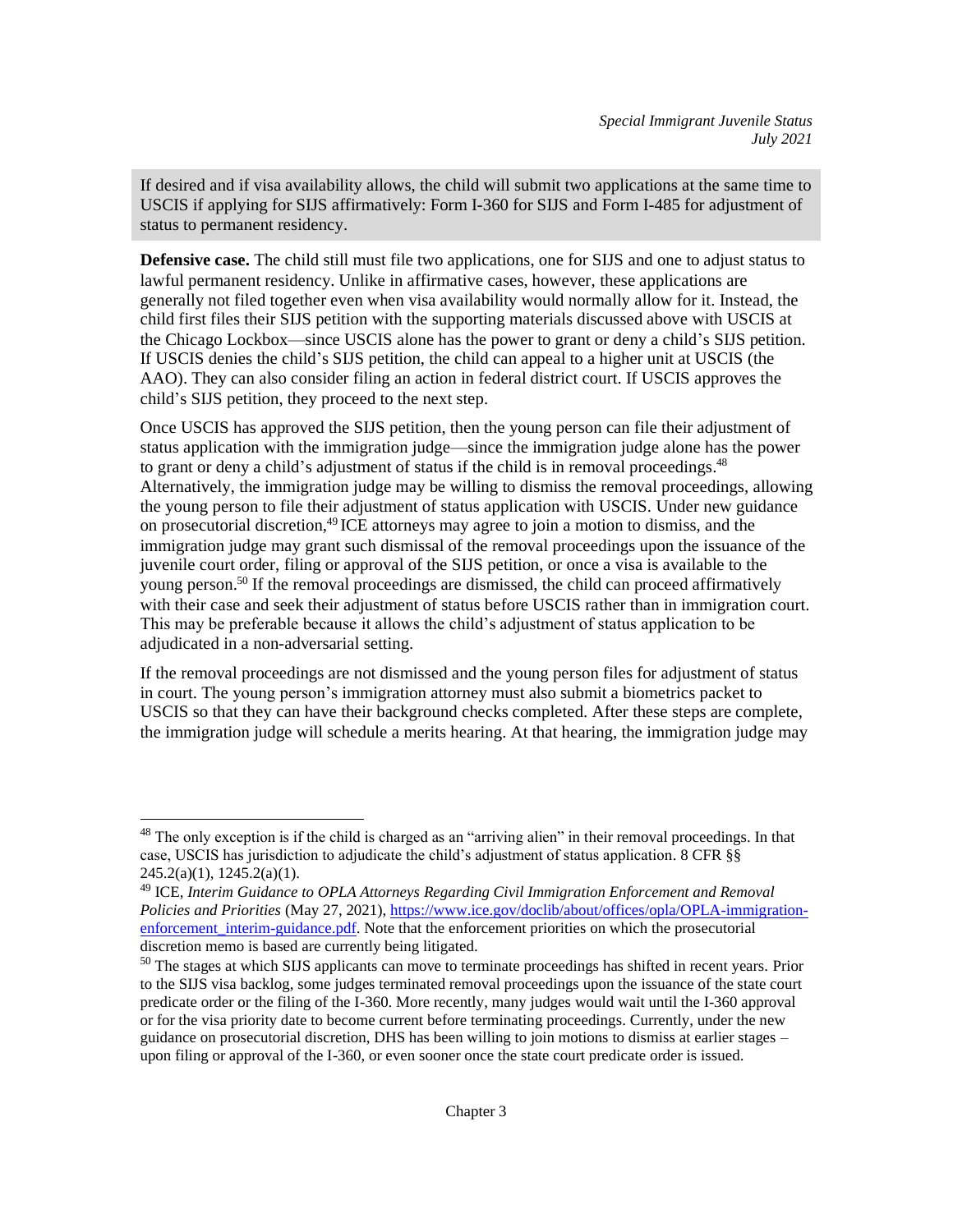take testimony and will likely issue a decision on the child's case.<sup>51</sup> If the immigration judge approves the case, the child becomes a lawful permanent resident. If the case is denied, the child can file an appeal with the Board of Immigration Appeals (BIA). BIA rulings can then be appealed to the federal appellate courts, depending upon the circumstances.

The child will submit two applications *at different times and to different entities* if applying for SIJS defensively: Form I-360 for SIJS to USCIS, and then, if the SIJS petition is approved, Form I-485 for adjustment of status to permanent residency to the immigration judge (or, if removal proceedings are terminated, USCIS).

#### **§ 3.7 Expeditious Adjudication**

SIJS petitions are required to be adjudicated expeditiously, within 180 days after the date on which the application is filed.<sup>52</sup> USCIS interprets this expeditious requirement as only applying to the SIJS petition (I-360) and not the entire application packet, which includes the adjustment of status application (I-485).<sup>53</sup> In order to comply with this requirement, USCIS has the discretion to waive interviews with applicants under the age of fourteen or when it is determined that an interview is not otherwise necessary. Advocates should contact the National Benefits Center (the USCIS office responsible for adjudicating SIJS petitions and SIJS-based adjustment of status applications) if SIJS petitions are not adjudicated on time, and they should then go up the chain of command at USCIS until the issue is resolved. Action in federal court may be possible if USCIS does not adjudicate a child's SIJS petition within the 180-day timeframe. Advocates may also make a congressional inquiry with the child's member of Congress. See **Chapter 8** for further information.

#### **§ 3.8 Talking with the Young Person About SIJS**

Before a petition for SIJS is filed, the young person should understand what the application is about, and the risks and benefits of filing. Any attorney for the child must be consulted. The young person's social worker, probation officer, CASA (court-appointed special advocate) volunteer, foster parent, or other interested advocate may be involved. A one-page form in Spanish and English that you can use to help explain SIJS appears in **Appendix F**. A more indepth discussion about working with immigrant youth is in **Chapter 2**.

<sup>&</sup>lt;sup>51</sup> Some immigration courts' standing orders address the option of having applications for relief adjudicated on the papers—that is, without an evidentiary hearing at which the respondent testifies and is subject to cross-examination. For more information see **§ 9.15**.

<sup>52</sup> TVPRA § 235(d)(2).

<sup>53</sup> *See* 6 USCIS-PM J.4(B). USCIS temporarily pauses the 180-day adjudication clock when it issues a request for additional evidence (RFE). Note, however, that the court in in *Galvez v. Cuccinelli* rejected this approach. *Galvez v. Cuccinelli,* 492 F. Supp. 3d 1169, 1182 (W.D. Wash. 2020) (granting summary judgment in favor of a class of immigrant youth who secured predicate orders in Washington state, finding that USCIS's delayed consideration of SIJ petitions for periods past the 180 days was unlawful because its redefinition of "filed" to authorize delays that Congress had proscribed was not reasonable).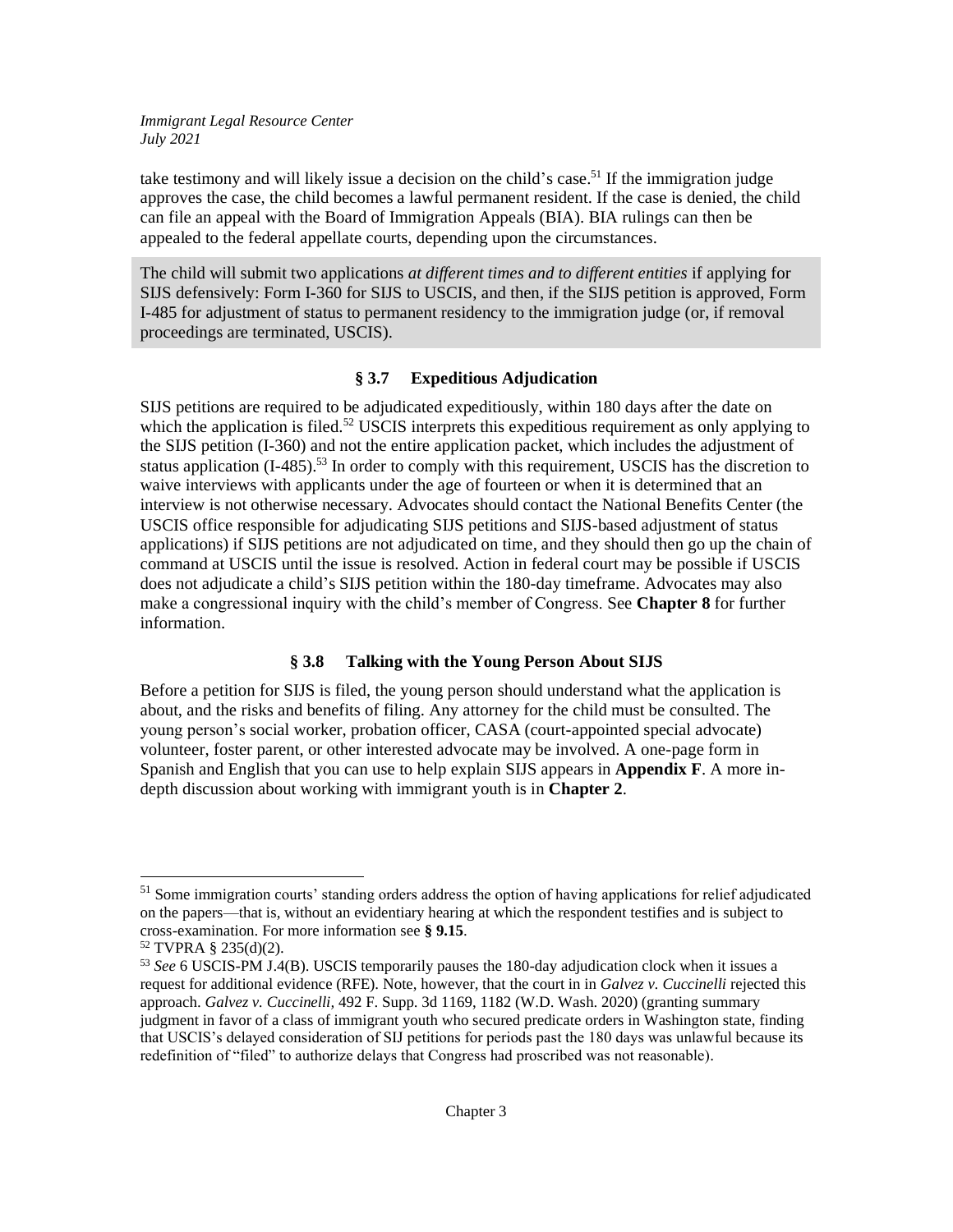#### **§ 3.9 Natural Parents, or Prior Adoptive Parents, and Maybe Siblings, Cannot Benefit Through Grant of SIJS to Child**

A child who immigrates as a special immigrant juvenile can no longer help to obtain any immigration benefit for their natural parents or prior adoptive parents.<sup>54</sup> The statutory definition of SIJS bars natural parents or prior adoptive parents from receiving any "right, privilege, or status" under the INA by virtue of their relationship to the child.<sup>55</sup> This means that the child will not be able to use their new lawful immigration status to help their parents to get lawful status, even if parental rights were not terminated. For example, although a U.S. citizen who is at least twenty-one years old can ordinarily file a family petition for their mother, a special immigrant juvenile who becomes a permanent resident and then a U.S. citizen will not be able to do so.

Congress enacted this rule to make sure that parents who abused, neglected, or abandoned their children would not benefit from the fact that the children qualified for SIJS. These parents generally do not lose any immigration benefit that they otherwise would have had, because without SIJS their undocumented child usually could not have helped their parents to immigrate. Even though under the TVPRA a child may qualify for SIJS if only one parent is abusive, neglectful, or has abandoned them, the other non-offending parent still faces this same bar. They cannot gain any immigration benefit through a child who obtains immigration status based on SIJS. In some cases where children want to help a non-offending parent to also obtain lawful immigration status, U or T nonimmigrant status, for example, may be better options because there is no bar to immigrating parents for these forms of relief, as there is with SIJS, and these options allow the child to include their parents as derivative beneficiaries.

A U.S. citizen who is at least twenty-one years old can petition for permanent resident status for a sibling.<sup>56</sup> Unfortunately, it is unclear whether a U.S. citizen who gained lawful permanent residency through SIJS is barred from using their status to assist a brother or sister to immigrate. Immigration law defines siblings as persons with a common parent.<sup>57</sup> There is a concern that USCIS may assert that a special immigrant juvenile no longer has a sibling relationship with brothers and sisters for immigration purposes. However, the statutory definition of SIJS only restricts natural parents or prior adoptive parents from receiving an immigration benefit by virtue of such parentage. It does not expressly bar a sibling from receiving such a benefit by virtue of their shared parentage.

Even if the child can apply for siblings, the main drawback is that the sibling's petition falls under the family-based fourth preference category. These petitions generally have a long waiting period (anywhere from thirteen to upwards of twenty or more years after the petition is filed) before the sibling receives any legal rights. See **Chapter 13** for more on family-based immigration.

#### **§ 3.10 Children in Immigration Custody**

If an unaccompanied immigrant child is in immigration custody when they come to juvenile court, a juvenile court judge cannot make custody or care decisions that change the child's

 $54$  INA § 101(a)(27)(J)(iii)(II).

<sup>55</sup> *Id.*

 $56$  INA § 203(a)(4).

<sup>57</sup> *See* INA § 101(b).